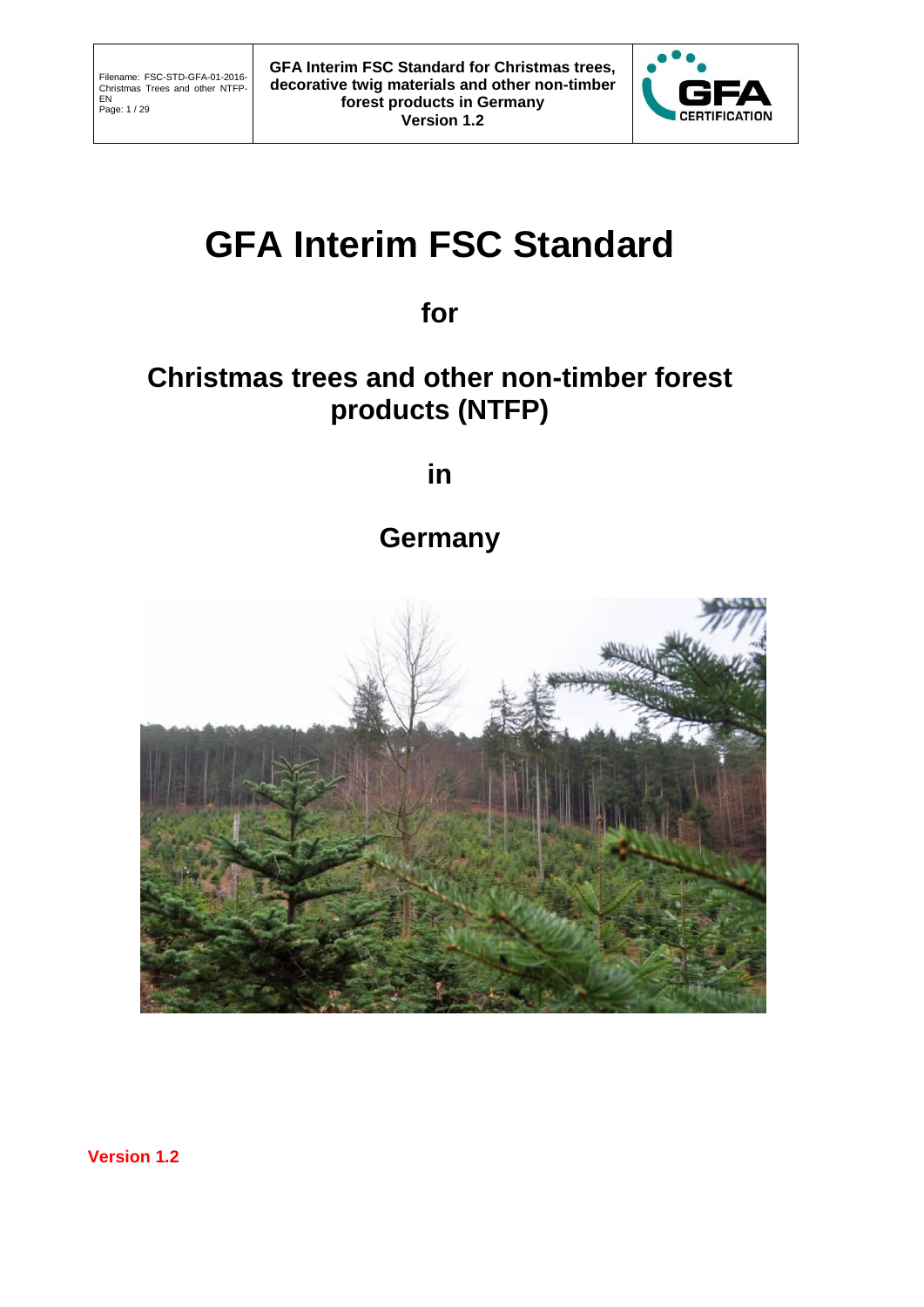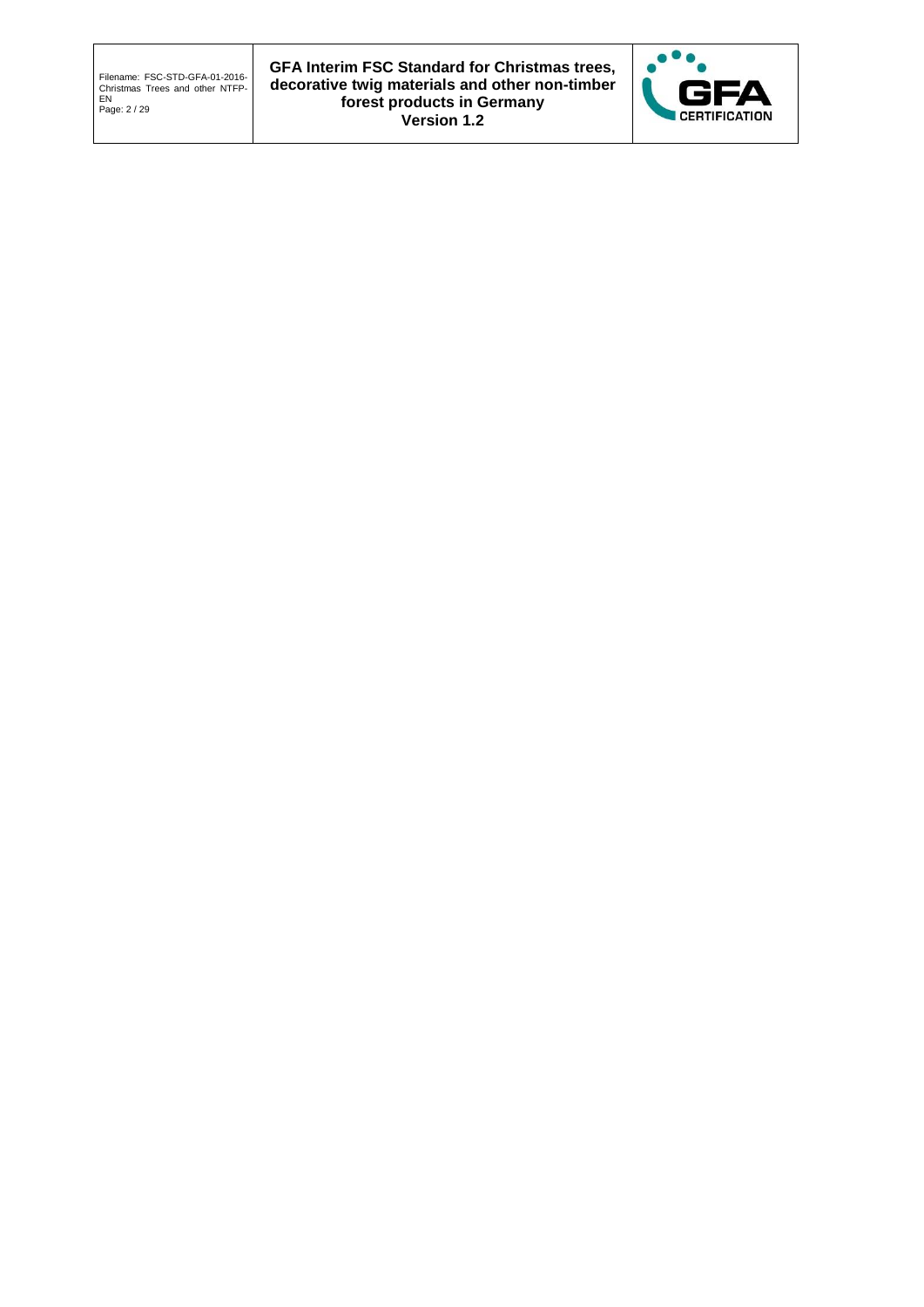### **GFA Interim FSC Standard for Christmas trees, decorative twig materials and other non-timber forest products in Germany**



**Version 1.2**

| Name of the document                                  | GFA Interim FSC Standard for Christmas trees,<br>decorative twig materials and other non-timber forest<br>products in Germany                                                                                                                                                                                                                                                                                                                                                                                                                                                                                                        |
|-------------------------------------------------------|--------------------------------------------------------------------------------------------------------------------------------------------------------------------------------------------------------------------------------------------------------------------------------------------------------------------------------------------------------------------------------------------------------------------------------------------------------------------------------------------------------------------------------------------------------------------------------------------------------------------------------------|
| Doc. reference encoding                               | FSC-STD-GFA-01-2016-Christmas Trees and other<br>NTFP-EN                                                                                                                                                                                                                                                                                                                                                                                                                                                                                                                                                                             |
| <b>Status</b>                                         | Final Version 1.2                                                                                                                                                                                                                                                                                                                                                                                                                                                                                                                                                                                                                    |
| Scope of application                                  | Christmas trees, decorative twig materials and other<br>non-timber forest products in Germany                                                                                                                                                                                                                                                                                                                                                                                                                                                                                                                                        |
| Institution responsible for approval of this standard | FSC Board of directors'<br>Policy and Standards Committee (PSC)                                                                                                                                                                                                                                                                                                                                                                                                                                                                                                                                                                      |
| Date of submission to FSC International               | April 19 <sup>th</sup> , 2016                                                                                                                                                                                                                                                                                                                                                                                                                                                                                                                                                                                                        |
| Approved by FSC International (PSC)                   | August 22 <sup>nd</sup> 2016                                                                                                                                                                                                                                                                                                                                                                                                                                                                                                                                                                                                         |
| Effective date                                        | September 1st, 2016                                                                                                                                                                                                                                                                                                                                                                                                                                                                                                                                                                                                                  |
| Duration of validity                                  | Valid until a new FSC National Forest Stewardship<br>Standard conforming to V5 of the FSC P&C is<br>approved.                                                                                                                                                                                                                                                                                                                                                                                                                                                                                                                        |
| Contacts                                              | <b>GFA Certification GmbH</b><br>Alter Teichweg15<br>22081 Hamburg<br>info@gfa-cert.com<br>Tel.: +49 (40) 52 47 431 - 140<br>Fax.: +49 (40) 52 47 431 - 999                                                                                                                                                                                                                                                                                                                                                                                                                                                                          |
| Copyright notice                                      | The contents of this standard are subject to the<br>German legislation on copyrights and performance<br>protection rights. Each utilization that is not permitted<br>by the German Copyright Law and Performance<br>Protection Law (in German: Urheber- und<br>Leistungsschutzrecht) requires approval in written<br>form by GFA Certification GmbH prior to utilization.<br>This applies particularly to editing, copying, storing,<br>translation, processing or reproduction of contents.<br>The creation and utilization of copies by interested<br>forest management enterprises is expressly excluded<br>from this regulation. |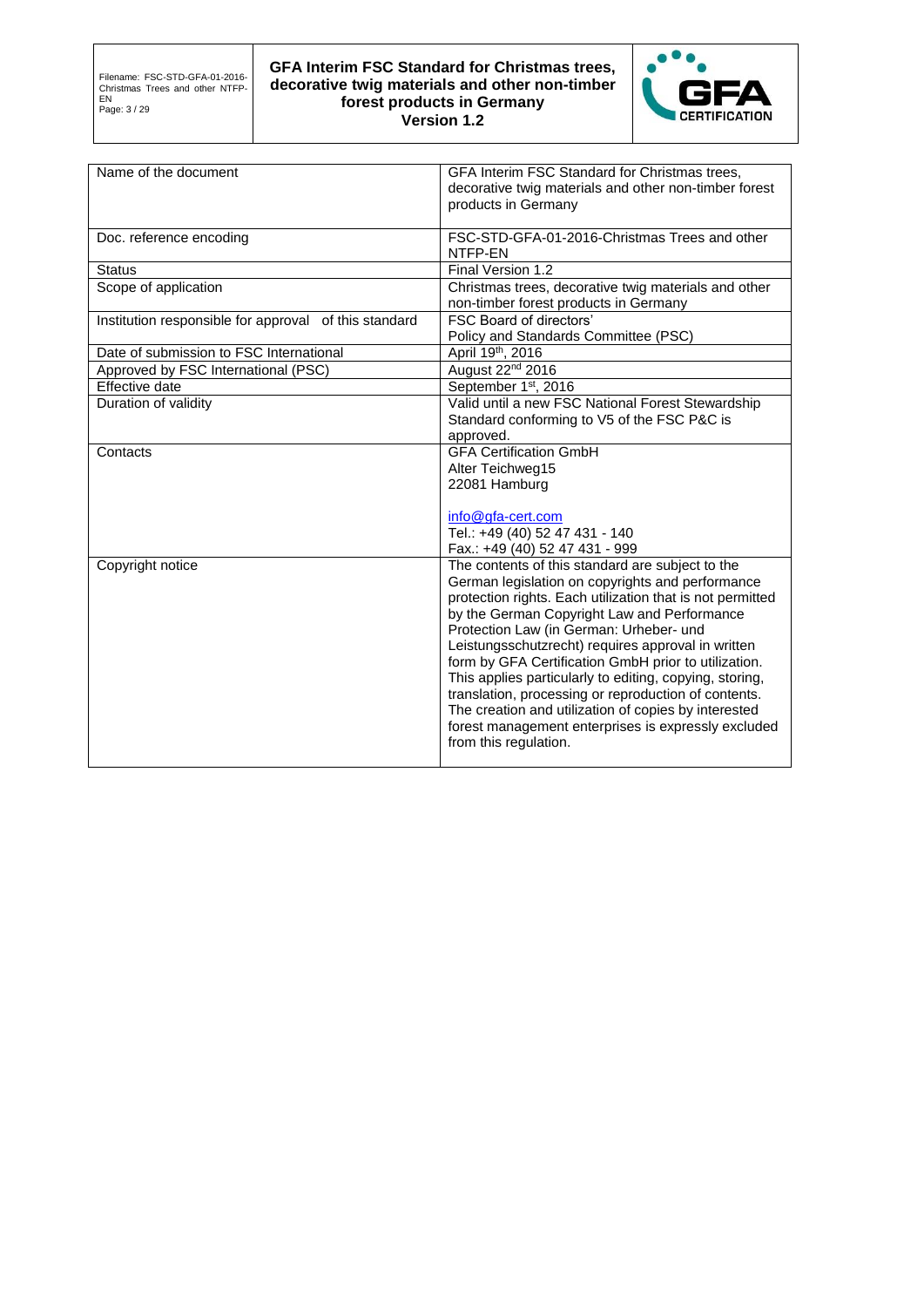

# **Contents:**

- **A: Intended purpose**
- **B: Scope of application**
- **C: References**
- **D: Development process of this Standard**
- **E: Explanatory notes**

### **F: Specific requirements for the production of NTFP**

**G: Notes on the glossary and other annexes**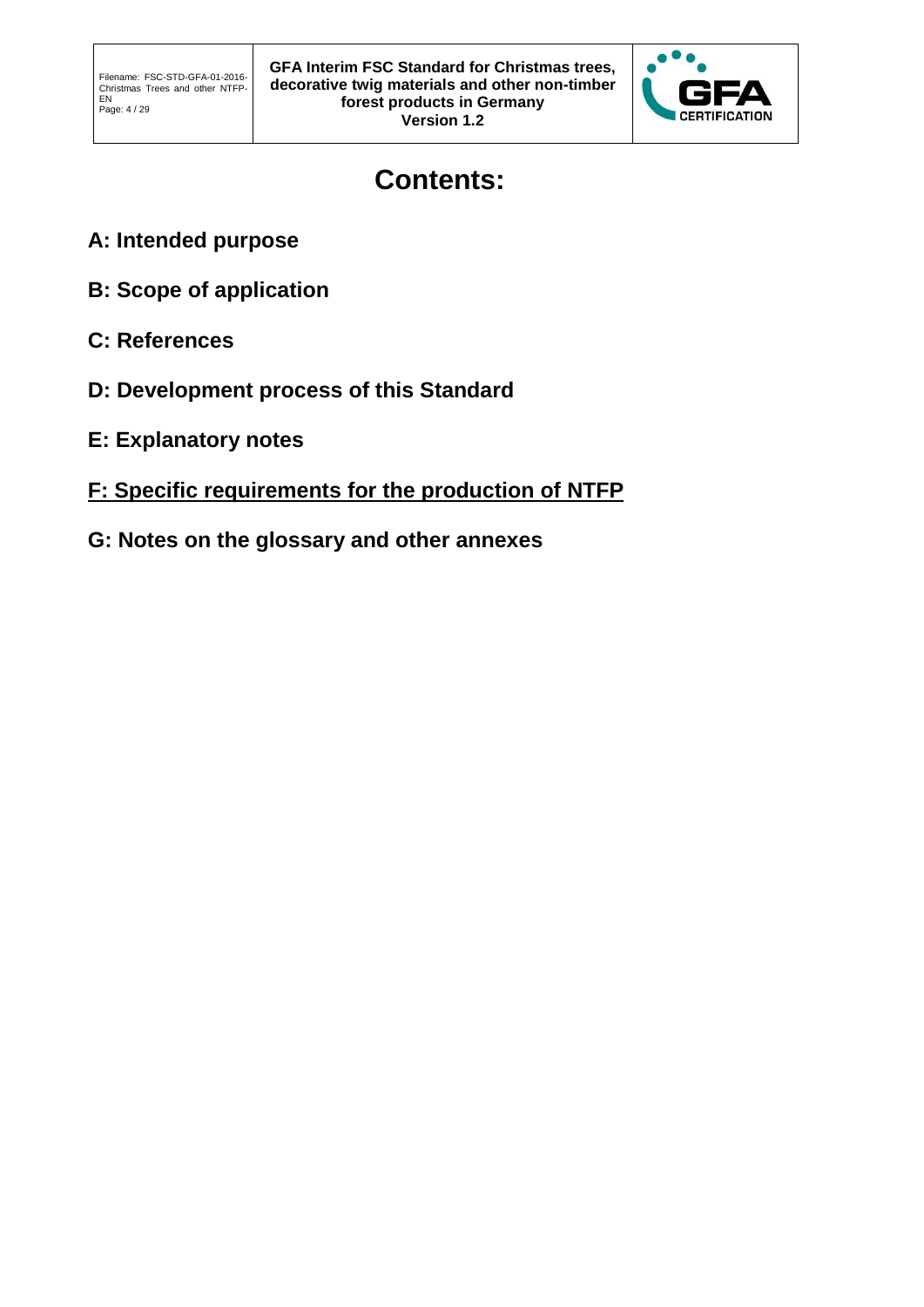

### **A Intended purpose**

The production of Non-Timber Forest Products (hereinafter referred to as NTFP), including also Christmas trees and decorative twig materials (hereinafter referred to as CT), according to the definition by FSC International, constitutes an important source of income for many forest owners. The production of NTFP can be more resource-efficient than other types of utilization if it is carried out in an environmentally and socially responsible manner, and it can have various positive social and economic effects.

The FSC (Forest Stewardship Council) allows for certification of Non-Timber Forest Products, provided that the forest management enterprises are in the possession of a valid FSC certificate for the management of their forests. Furthermore, the certification of NTFP is grounded on standards that have been developed specifically for the certification of NTFP, and which must contain special indicators referring to selected aspects of the FSC Principles and Criteria.

With the present standard, GFA Certification provides a basis for forest management enterprises in Germany, too, to include – for the first time – Non-Timber Forest Products in the scope of their FSC certification.

The development of this standard was substantially supported and initiated by the ministry of the environment, agriculture, nutrition, wine-growing and forestry of the German Federal State of Rheinland-Pfalz (German: Ministerium für Umwelt, Landwirtschaft, Ernährung, Weinbau und Forsten des Landes Rheinland-Pfalz).

### **B Scope of application**

The application range of this Standard comprises the production of all types of non-timber forest products in Germany. This standard refers exclusively to sustainable management of forests (wooded as well as open areas). The standard can only be applied by organizations holding a valid FSC FM/COC certificate in Germany. Simultaneous certification according to the most recent, updated and valid version of the German Forest Management Standard is mandatory.

The present Standard is based upon the approved German FSC-Standard, V.2.3 and thus referring to the FSC Principles & Criteria, V.4.0. It is valid until a new FSC National Forest Stewardship Standard conforming to V5 of the FSC P&C is approved. However, the standard developers of this NTFP standard fully considered the revised FSC Principles & Criteria (FSC P&C) in the new Version 5.2. as well as related documents such as the International Generic Indicators and the latest version (Draft 3) of the new FSC Standard for Germany. This will allow an easy restructuring and adaptation of the NTFP standard once the new NFSS for Germany becomes effective.

Non-timber forest products as defined in this Standard comprise, inter alia,

Christmas trees (CT), including

- Christmas trees
- decorative twig materials

Other Non Timber Forest Products (NTFP), including

- mushrooms
- venison (wild game meat)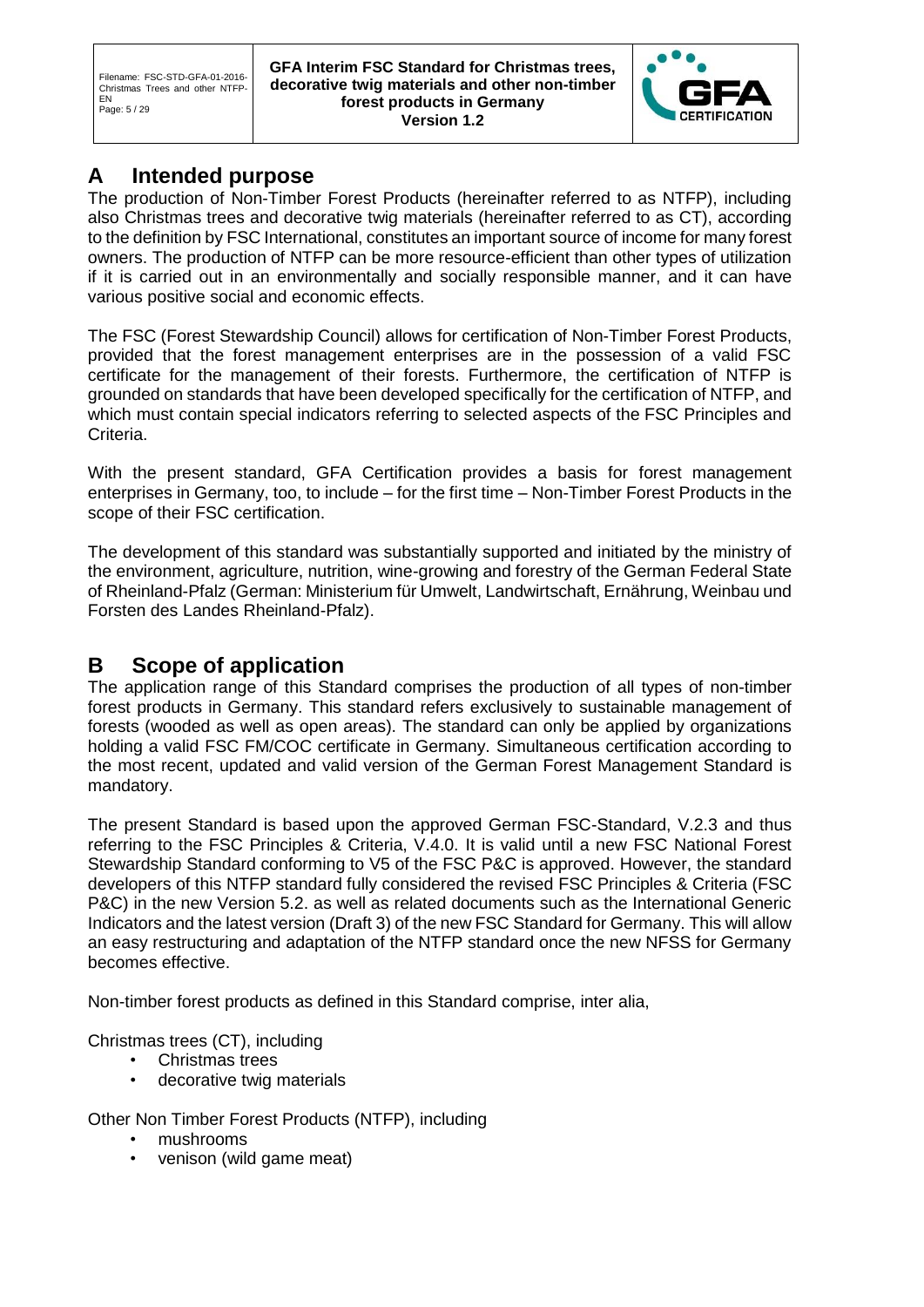

- honey
- cones and seeds
- Lichens, mosses and ferns.

In case of doubt, GFA Certification [\(info@gfa-cert.com\)](mailto:info@gfa-cert.com), being the standard owner, or FSC International, being the owner of the system, shall be consulted.

### **C References**

In the compilation of this standard the normative FSC documents that are listed below have been taken account of:

- German FSC Forest Standard, Version 2.3
- Draft of the German FSC Forest Standard 3.0, Version 2.0
- FSC-STD-60-004 V1-0 EN International Generic Indicators
- FSC-ADV-20-007-05: Non-Timber Forest Products
- FSC-STD-20-002 (V3-0) EN Structure, content and local adaptation of Generic Forest Stewardship Standards
- FSC-PRO-60-007 V1-0, draft 0.12 Structure Content and Development of Interim National Standards

### **D Development process of this standard**

| First draft, building on the German FSC Forest Standard V.2.3                 | <b>By June 2015</b>            |
|-------------------------------------------------------------------------------|--------------------------------|
| Adaptation to Draft 2 of the German FSC Standard for Forest                   | By September 2015              |
| Management 3.0, as well as to the International Generic                       |                                |
| Indicators (IGI) (major re-structuring according to FSC P&C, V.5.2            |                                |
| and incorporation of new indicators, incorporation of changes,                |                                |
| taking into account expert recommendations)                                   |                                |
| Final version, employing a structure based on FSC P&C, V.5.2                  | By October 2015                |
| and cross-references to previous standard versions, particularly              |                                |
| on the version valid at October 2015 (German FSC Standard for                 |                                |
| Forest Management, V.2.3, building up on FSC P&C, V.4.0).                     |                                |
| First consultations of stakeholders according to FSC-STD-20-002               | October 29, 2015               |
|                                                                               | December 31, 2015              |
| Field test of 1 <sup>st</sup> draft standard (Kaiserlautern, Rheinland-Pfalz) | December 14, 2015              |
| Second consultations of stakeholders according to FSC-STD-20-                 | January 27, 2016 -             |
| 002                                                                           | February 27, 2016              |
| Third draft and fourth draft, for presentation at the Accreditation           | March 24, 2016, and            |
| <b>Board</b>                                                                  | April 14, 2016                 |
| Fifth draft and consideration of comments received from FSC                   | April 27 <sup>th</sup> , 2016  |
| Policy and Standards Unit. Restructuring of V.5.0 to the structure            |                                |
| of FSC P&C, V.4.0 to allow immediate approval.                                |                                |
| Approval by FSC PSC                                                           | August $22nd 2016$             |
| Final version and publication                                                 | August 31 <sup>st</sup> 2016   |
| Standard effective date                                                       | September 1 <sup>st</sup> 2016 |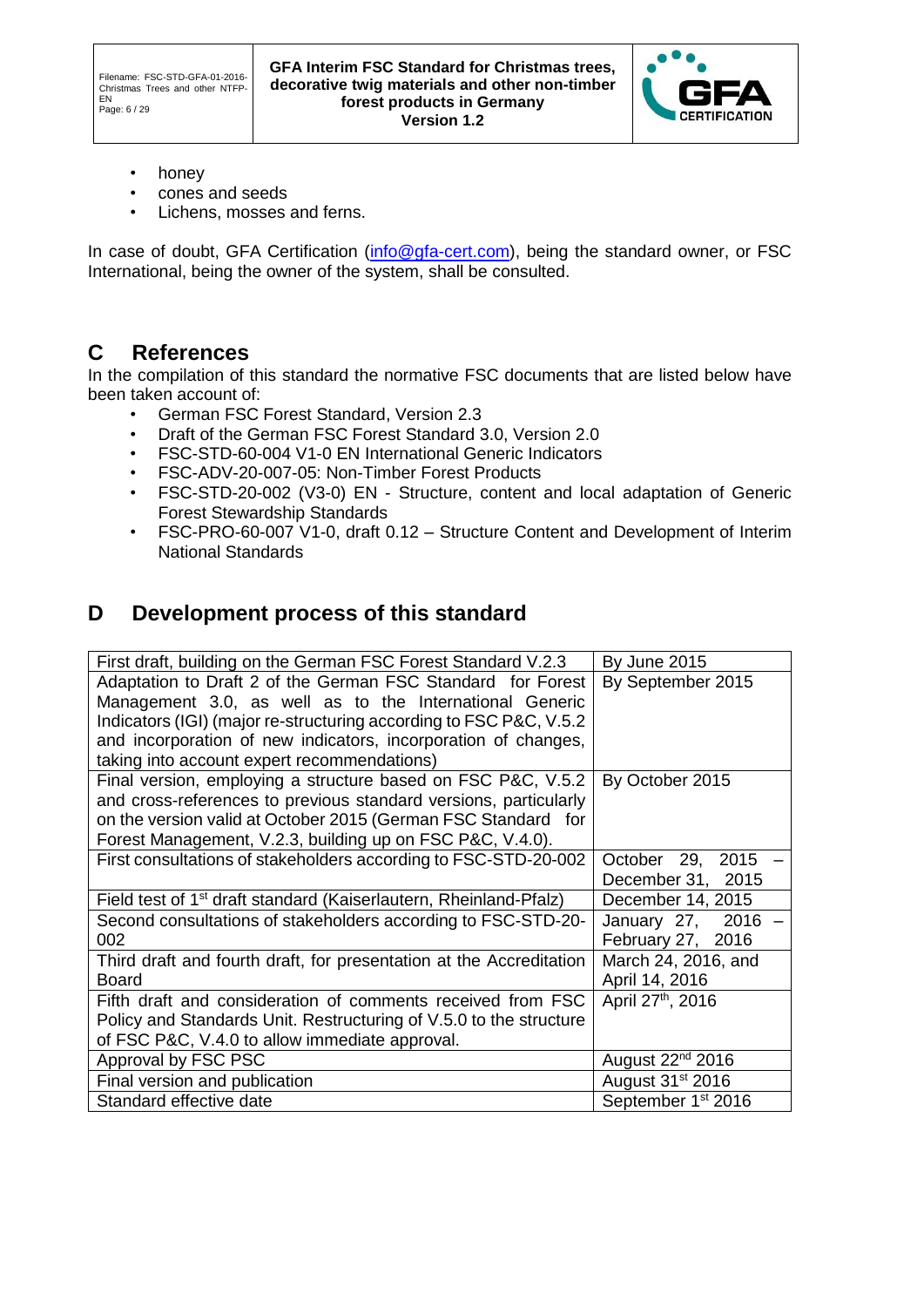Filename: FSC-STD-GFA-01-2016- Christmas Trees and other NTFP-EN Page: 7 / 29



### **E Explanatory notes**

In the GFA Interim FSC Standard for Non-Timber Forest Products additional NTFP-specific indicators for certain criteria have been included. The Standard distinguishes between the production of Christmas trees and decorative twig materials on the one hand and the production of other non-timber forest products on the other hand. Individual requirements or exceptions (adjusted indicators) are thus valid only for the production of Christmas trees and decorative twig material. Each indicator number is followed by an abbreviation, indicating its applicability to either Christmas trees and decorative twigs (CT), other nontimber forest products (NTFP) or both (NTFP/CT).The following examples are given below to illustrate this:

| 1.1.1           | Federal and State laws (German: Bundes- und Applicable<br>(NTFP/CT)   Landesgesetze), regulations as well as communal   Christmas<br>regulations regarding cultivation, utilization and AND<br>commercialization of non-timber forest products (NTFP) NTFPs<br>shall be available and complied with.               | for<br>trees<br>other<br>all       |
|-----------------|--------------------------------------------------------------------------------------------------------------------------------------------------------------------------------------------------------------------------------------------------------------------------------------------------------------------|------------------------------------|
| 1.1.2<br>(NTFP) | The requirements of the packaging regulation and of the<br>requirements that are applicable to food shall be fulfilled.<br>See Annex G.                                                                                                                                                                            | Applicable for other<br>NTFPs only |
| $1.6.1$ (CT)    | In a freely and publicly available declaration the Applicable<br>organization commits to having all Christmas tree Christmas trees only<br>plantations on forested areas that he manages certified<br>according to this Standard.<br>This indicator is only valid for the production of<br><b>Christmas trees!</b> | for                                |

1. In individual cases, this Standard invalidates requirements of the German FSC Standard for Forest Management, or, respectively, their wording has been changed if these indicators are not applicable to NTFP or CT. Such changes are explicitly marked by notes printed in bold type. The example given below may illustrate this.

| 10.11.3   | The removal of unused biomass is to be minimized.                                                                                                                                                            |
|-----------|--------------------------------------------------------------------------------------------------------------------------------------------------------------------------------------------------------------|
| (NTFP/CT) |                                                                                                                                                                                                              |
|           | Note: For the production of NTFP / CT, Indicator 10.11.7 of the German FSC<br>Standard for Forest Management in its original wording is not applicable<br>and has therefore been replaced by this indicator. |

2. Those table rows highlighted in orange and in blue contain the original wording of the FSC Principles and Criteria and are not changeable. The indicators to be fulfilled, in other words, the actual requirements to be examined by the auditor, are allocated to these FSC Principles and Criteria.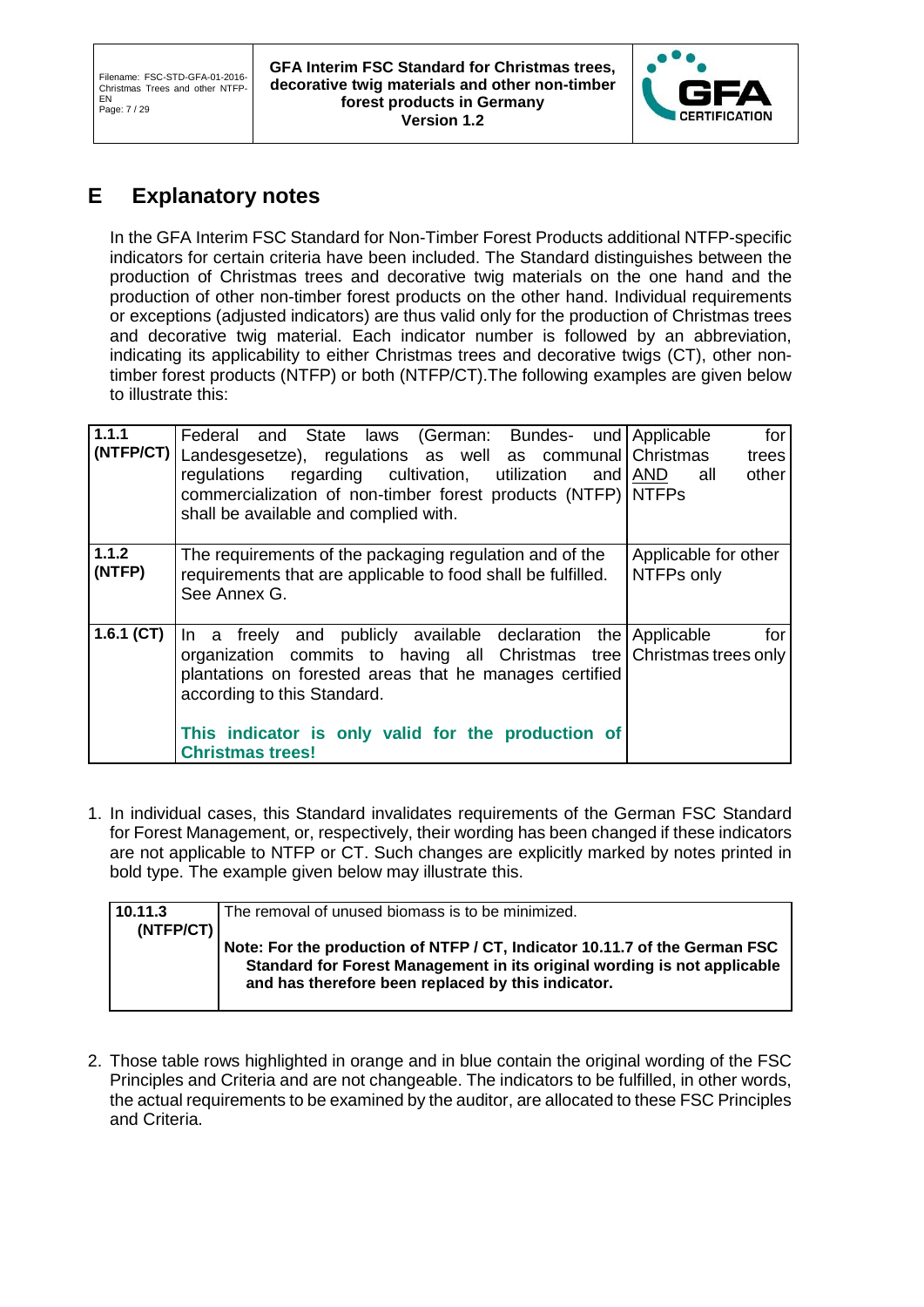Filename: FSC-STD-GFA-01-2016- Christmas Trees and other NTFP-EN Page: 8 / 29

**GFA Interim FSC Standard for Christmas trees, decorative twig materials and other non-timber forest products in Germany Version 1.2**



### **F Specific requirements for the production of NTFP**

|                    | <b>Reference   Requirement</b>                                                                                                                                                                                                                                                                                                                                                                                                                                           |
|--------------------|--------------------------------------------------------------------------------------------------------------------------------------------------------------------------------------------------------------------------------------------------------------------------------------------------------------------------------------------------------------------------------------------------------------------------------------------------------------------------|
|                    | <b>Principle 1: Compliance with Laws and FSC Principles</b><br>Forest management shall respect all applicable laws of the country in which they occur, and international treaties and<br>agreements to which the country is a signatory, and comply with all FSC Principles and Criteria.                                                                                                                                                                                |
|                    | Criterion 1.1 Forest management shall respect all national and regional laws and<br>administrative requirements                                                                                                                                                                                                                                                                                                                                                          |
| 1.1.1<br>(NTFP/CT) | Federal and State laws (German: Bundes- und Landesgesetze), regulations as well as communal regulations regarding cultivation,<br>utilization and commercialization of non-timber forest products (NTFP) shall be available and complied with.                                                                                                                                                                                                                           |
| 1.1.2<br>(NTFP)    | The requirements of the packaging regulation and of the requirements that are applicable to food shall be fulfilled. See Annex G.                                                                                                                                                                                                                                                                                                                                        |
|                    | Criterion 1.6 Forest managers shall demonstrate a long-term commitment to adhere to the FSC Principles and Criteria.                                                                                                                                                                                                                                                                                                                                                     |
| 1.6.1 $(CT)$       | In a freely and publicly available declaration the organization commits to having all Christmas tree plantations on forested areas that<br>he manages certified according to this Standard.<br>This indicator is only valid for the production of Christmas trees!                                                                                                                                                                                                       |
| 1.6.2 (CT)         | A permission for the exclusion of individual areas from the scope of certification in compliance with FSC-POL-20-003 may be requested<br>from the certifying organization and can be granted,<br>• if the plantations are less than five years old; and<br>• if they are spatially separated; and<br>• if the exclusion has been justified; and<br>if effective mechanisms are employed to avoid any confusion of certified areas with non-certified areas.<br>$\bullet$ |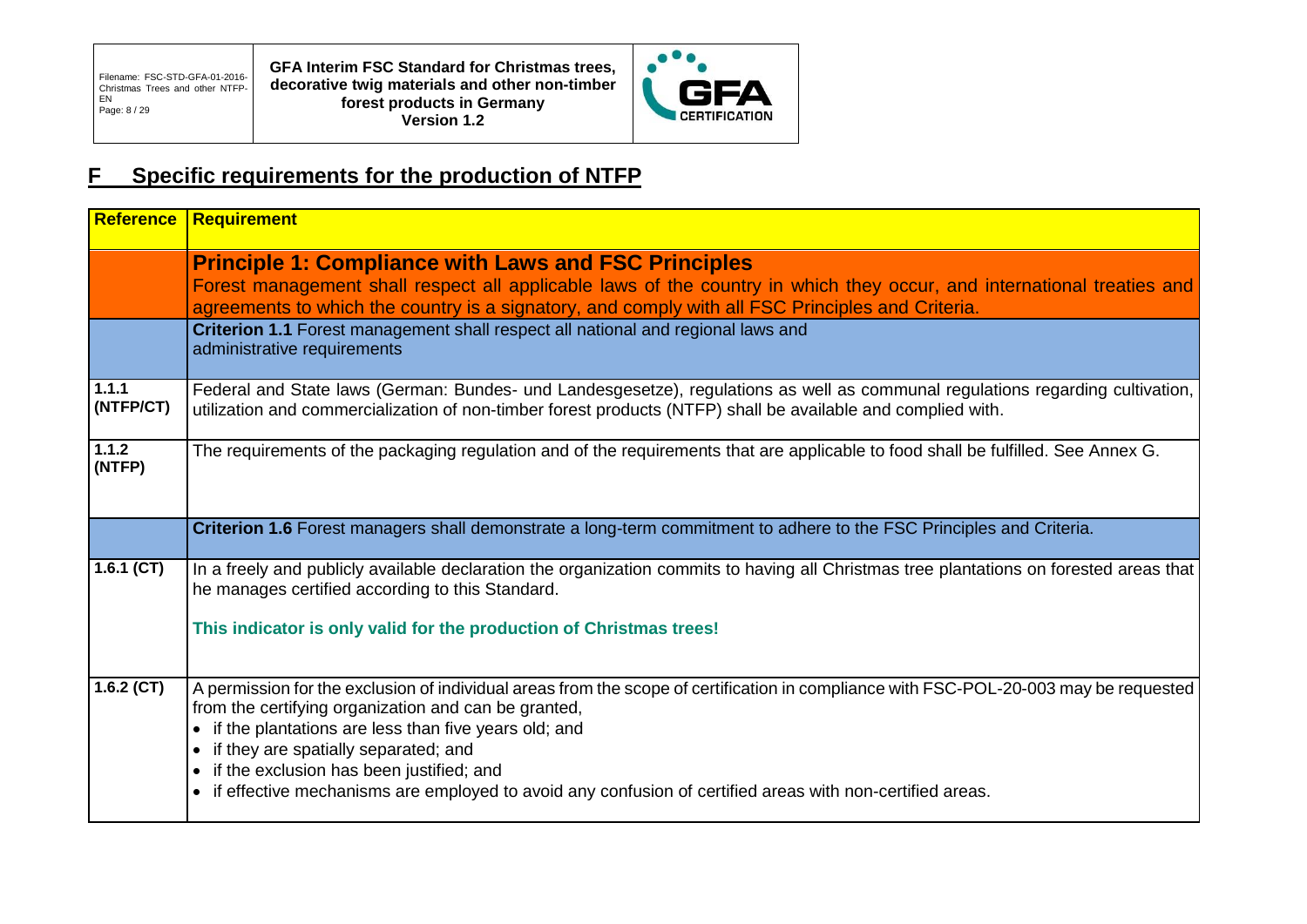| Filename: FSC-STD-GFA-01-2016-<br>Christmas Trees and other NTFP- |
|-------------------------------------------------------------------|
| EN                                                                |
| Page: 9 / 29                                                      |

 $\Gamma$ 

#### **GFA Interim FSC Standard for Christmas trees, decorative twig materials and other non-timber forest products in Germany Version 1.2**



|                                       | This indicator is only valid for the production of Christmas trees!                                                                                                                                                                                                                                                                                                                                                                                                                                                                                                                                                                                                                                                                                                                                                    |
|---------------------------------------|------------------------------------------------------------------------------------------------------------------------------------------------------------------------------------------------------------------------------------------------------------------------------------------------------------------------------------------------------------------------------------------------------------------------------------------------------------------------------------------------------------------------------------------------------------------------------------------------------------------------------------------------------------------------------------------------------------------------------------------------------------------------------------------------------------------------|
| <b>Ref. FSC</b><br><b>P&amp;C 4.0</b> | <b>Principle 4: Community Relations and Worker's Rights</b><br>Forest management operations shall maintain or enhance the long-term social and economic well-being of forest workers<br>and local communities.                                                                                                                                                                                                                                                                                                                                                                                                                                                                                                                                                                                                         |
|                                       | Criterion 4.2 Forest management should meet or exceed all applicable laws and/or regulations covering health and safety of<br>employees and their families.                                                                                                                                                                                                                                                                                                                                                                                                                                                                                                                                                                                                                                                            |
| 4.2.1<br>(NTFP/CT)                    | For the production of NTFP/CT, work assignments and hazard assessments according to the provisions of the labour protection law<br>are available and documented accordingly.                                                                                                                                                                                                                                                                                                                                                                                                                                                                                                                                                                                                                                           |
| 4.2.2<br>(NTFP/CT)                    | In the production of NTFP and Christmas trees (CT), namely management operations, harvesting and, if applicable, during the<br>processing measures carried out in the forest two-stroke-engines shall be used with environmentally friendly fuel exclusively.<br>(NOTE 1): This applies also to the employment of hired contractors. If non-commercial self-employed contractors are assigned to carry                                                                                                                                                                                                                                                                                                                                                                                                                 |
| 4.2.3<br>(NTFP/CT)                    | out work in the forest, the Organisation shall work towards the use of environmentally friendly fuel.<br>The Organization and employed contractors shall comply with the regulations of social legislation. On request, the following pieces of<br>evidence shall be presented to the auditor during the audit.<br>Evidence of membership from the responsible occupational accident insurance provider<br>Liability insurance<br>Evidence showing that the regulations of the statutory social insurance have been observed<br>Work permits for employees from non-EU countries<br>Keeping of a personnel file that contains all employees working for the forest management enterprise.<br>As regards employed contractor enterprises, evidence shall be requested in the course of the placement of the work order. |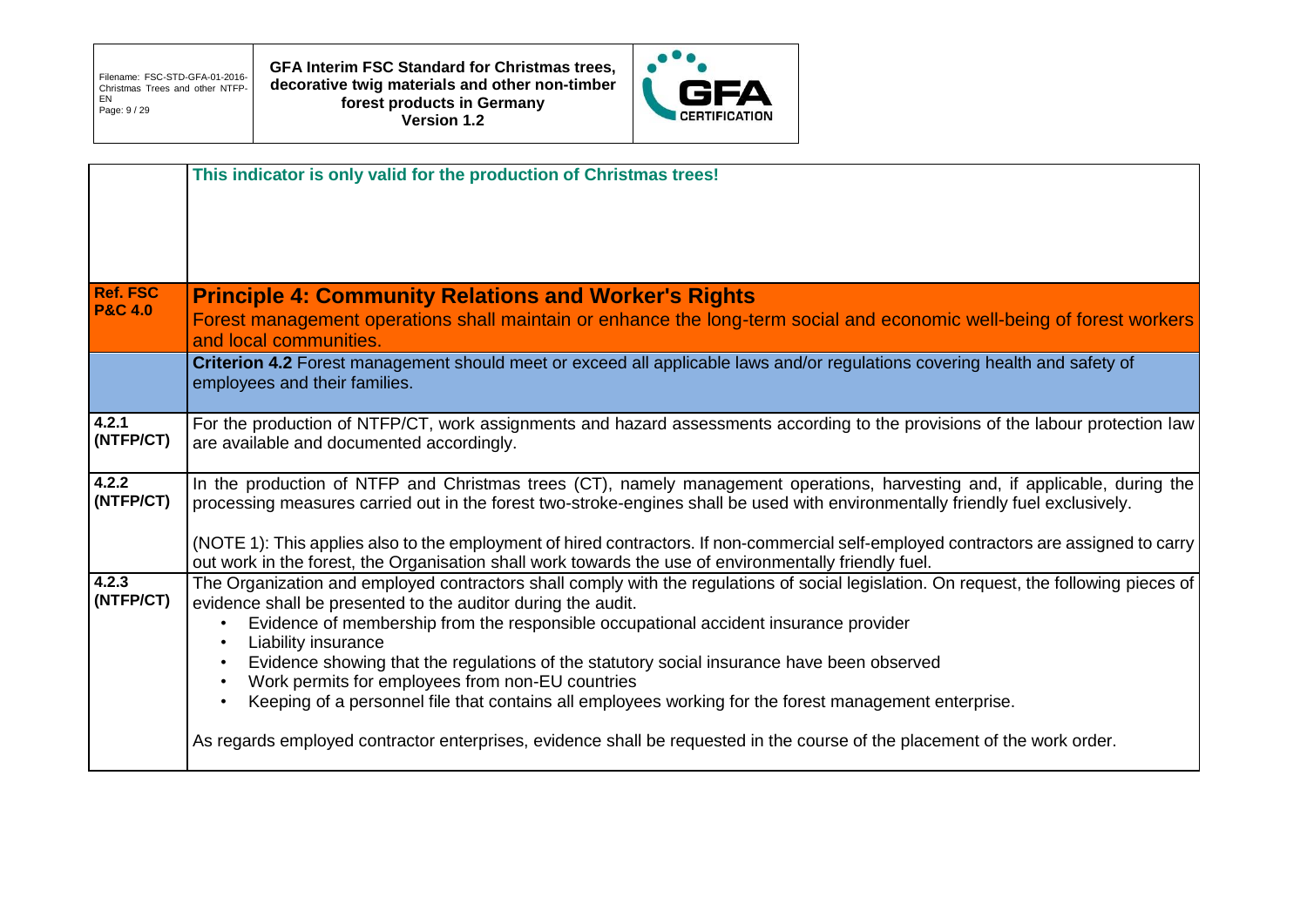| Filename: FSC-STD-GFA-01-2016-<br>Christmas Trees and other NTFP- |
|-------------------------------------------------------------------|
| EN                                                                |
| Page: 10 / 29                                                     |
|                                                                   |

ı

**GFA Interim FSC Standard for Christmas trees, decorative twig materials and other non-timber forest products in Germany Version 1.2**



|                    | <b>Principle 5: Benefits from the Forest</b><br>Forest management operations shall encourage the efficient use of the forest's multiple products and services to ensure<br>economic viability and a wide range of environmental and social benefits. |
|--------------------|------------------------------------------------------------------------------------------------------------------------------------------------------------------------------------------------------------------------------------------------------|
|                    | Criterion 5.2 Forest management and marketing operations should encourage the optimal use and local processing of the forest's<br>diversity of products.                                                                                             |
| 5.2.1<br>(NTFP/CT) | A range of products as wide as possible, as well as achievement of marketable NTFP/CT, shall be aimed at.                                                                                                                                            |
|                    | Criterion 5.3 Forest management should minimize waste associated with harvesting and on-site processing operations and avoid<br>damage to other forest resources.                                                                                    |
| 5.3.1<br>(NTFP/CT) | Removal of unused biomass is minimized.<br>Note: For the production of NTFP/CT, Indicator 5.3.1.3 of the German FSC Standard for Forest Management in its original<br>wording is not applicable and has therefore been replaced by this indicator.   |
|                    | Criterion 5.6 The rate of harvest of forest products shall not exceed levels which can be permanently sustained.                                                                                                                                     |
| 5.6.1<br>(NTFP/CT) | The planned utilization volumes of NTFP shall not exceed levels of sustainable utilization.                                                                                                                                                          |
| 5.6.2<br>(NTFP/CT) | The annual utilization of NTFP/CT shall be documented.                                                                                                                                                                                               |
|                    | Criterion 5.5 Forest management operations shall recognize, maintain, and, where appropriate, enhance the value of forest<br>services and resources such as watersheds and fisheries.                                                                |
| $5.5.1$ (CT)       | In the course of the new establishment or generation change of Christmas tree plantations, measures aiming at the design of forest<br>fringes shall be carried out.                                                                                  |
|                    | This indicator is only valid for the production of Christmas trees!                                                                                                                                                                                  |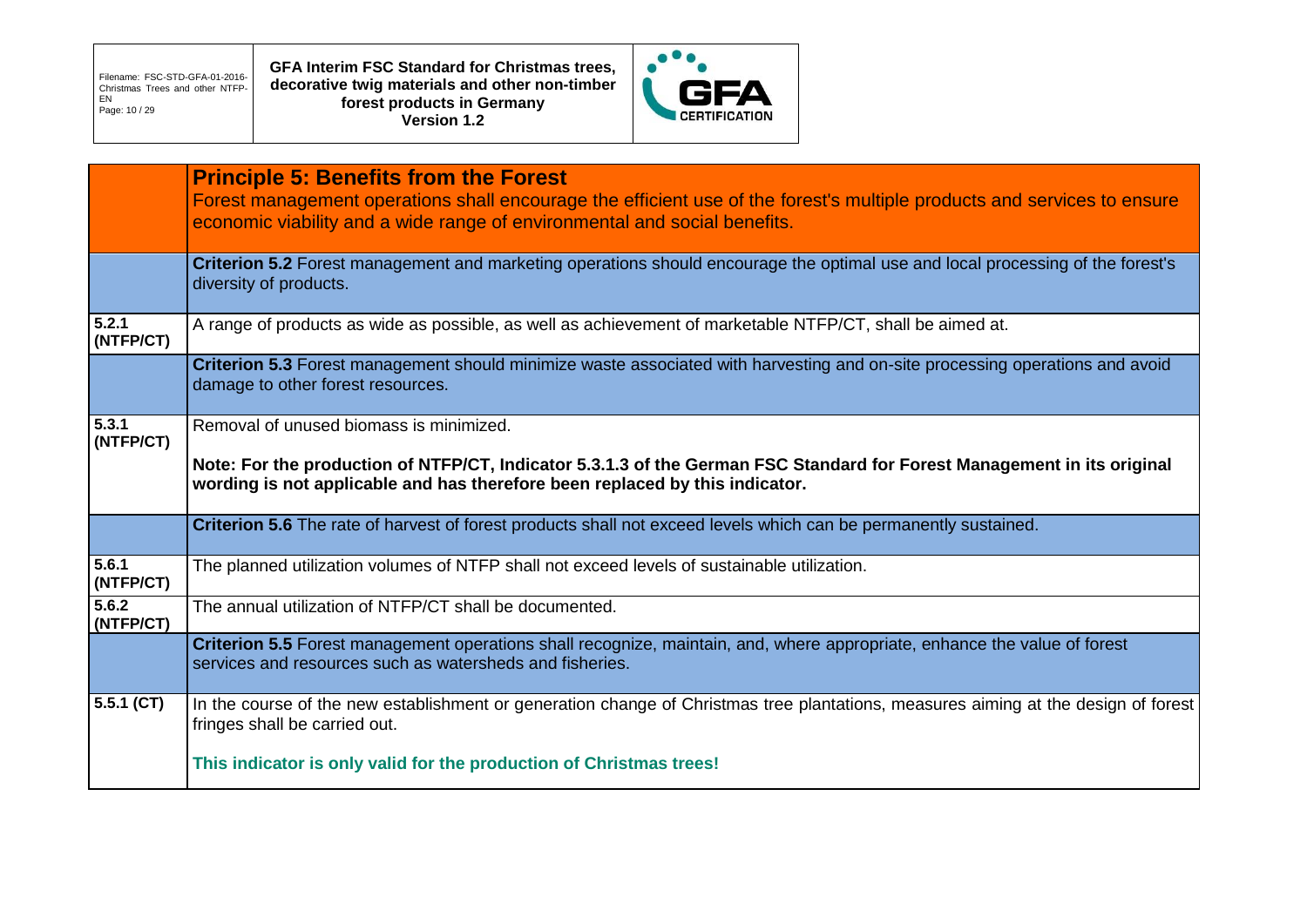| Filename: FSC-STD-GFA-01-2016-  | <b>GFA Interim FSC Standard for Christmas trees,</b> |
|---------------------------------|------------------------------------------------------|
| Christmas Trees and other NTFP- | decorative twig materials and other non-timber       |
| EN                              | forest products in Germany                           |
| Page: 11 / 29                   | <b>Version 1.2</b>                                   |



| $5.5.2$ (CT)       | The individual cultivation areas shall be sub-divided by "interior border strips". In areas larger than one hectare, these "interior border"<br>strips" shall comprise 5 % of the total area size. They shall be composed of endemic broad-leaved tree and woody shrub species.<br>This indicator is only valid for the production of Christmas trees!                                                                                                      |
|--------------------|-------------------------------------------------------------------------------------------------------------------------------------------------------------------------------------------------------------------------------------------------------------------------------------------------------------------------------------------------------------------------------------------------------------------------------------------------------------|
| $5.5.3$ (CT)       | Alongside designated hiking trails, cultivation areas shall be separated from the trails by belts of wood, or respectively of succession,<br>which shall be composed of endemic deciduous tree or shrub species.                                                                                                                                                                                                                                            |
|                    | This indicator is only valid for the production of Christmas trees!                                                                                                                                                                                                                                                                                                                                                                                         |
|                    | <b>Principle 6: Environmental Impact</b><br>Forest management shall conserve biological diversity and its associated values, water resources, soils, and unique and<br>fragile ecosystems and landscapes, and, by so doing, maintain the ecological<br>functions and the integrity of the forest.                                                                                                                                                           |
|                    | Criterion 6.1 Assessment of environmental impacts shall be completed -- appropriate to the scale, intensity of forest management<br>and the uniqueness of the affected resources -- and adequately integrated into management systems.<br>Assessments shall include landscape level considerations as well as the impacts of on-site processing facilities. Environmental impacts<br>shall be assessed prior to commencement of site-disturbing operations. |
| 6.1.1<br>(NTFP/CT) | The Organization shall provide evidence for the implementation of preventive measures, to minimize potential and/or expected<br>negative impacts caused by the production of NTFP/CT.                                                                                                                                                                                                                                                                       |
| 6.1.2<br>(NTFP/CT) | The production of NTFP/CT shall not be carried out in areas that have been identified as valuable (see 6.2.1 of the German FSC<br>Standard for Forest Management), unless significant negative impacts can be excluded.                                                                                                                                                                                                                                     |
|                    | Criterion 6.3 Ecological functions and values of the forest are maintained intact, enhanced, or restored including:                                                                                                                                                                                                                                                                                                                                         |
|                    | a) Forest regeneration and succession<br>b) Genetic, species, and ecosystem diversity<br>c) Natural cycles that affect the productivity of the forest ecosystem                                                                                                                                                                                                                                                                                             |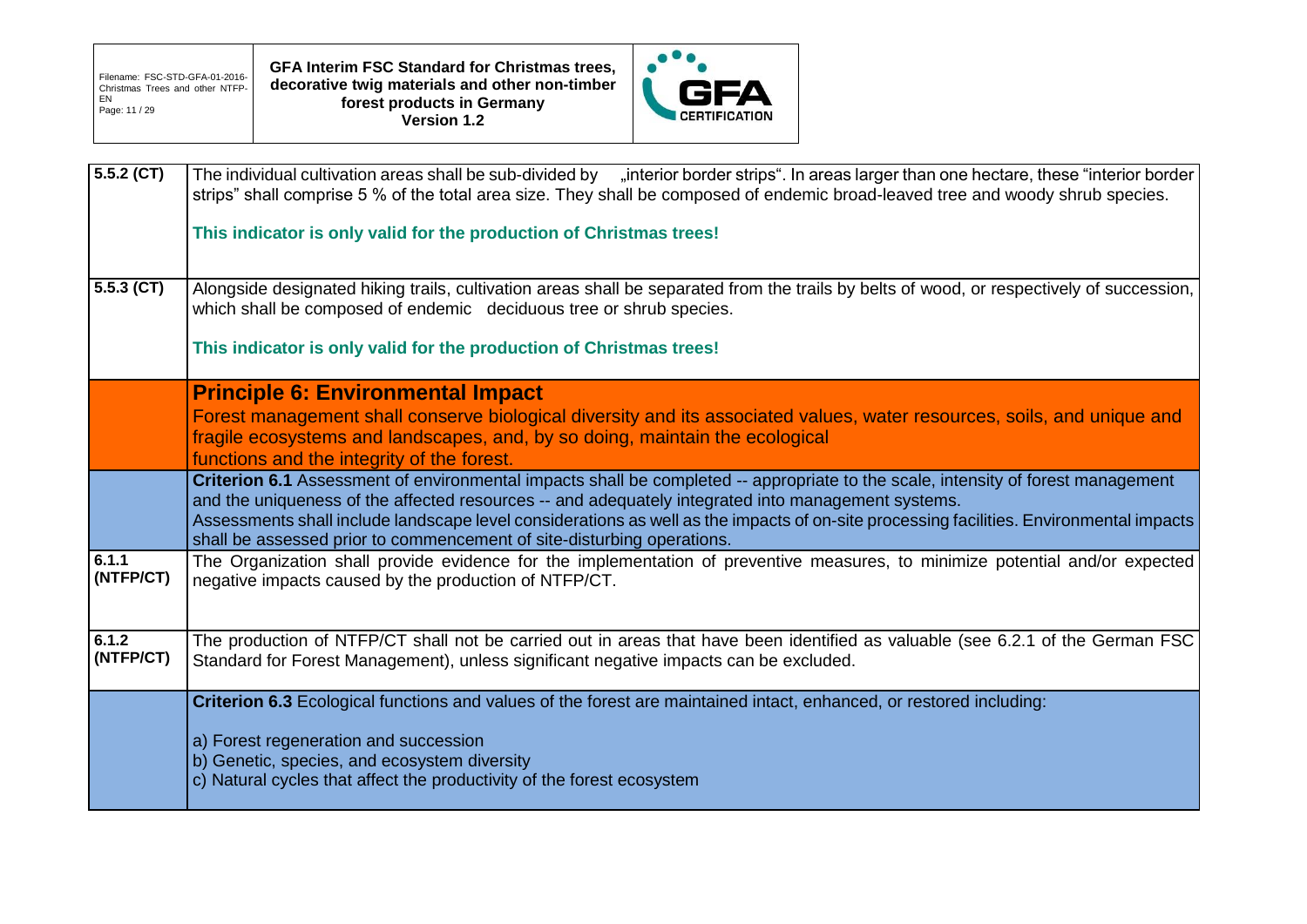| Filename: FSC-STD-GFA-01-2016-<br>Christmas Trees and other NTFP-<br>EN<br>Page: 12 / 29 | <b>GFA Interim FSC Standard for Christmas trees,</b><br>decorative twig materials and other non-timber<br>forest products in Germany<br><b>Version 1.2</b> |  |
|------------------------------------------------------------------------------------------|------------------------------------------------------------------------------------------------------------------------------------------------------------|--|
|------------------------------------------------------------------------------------------|------------------------------------------------------------------------------------------------------------------------------------------------------------|--|



| 6.3.1<br>(NTFP/CT) | When forest areas are newly designated for the production of NTFP, professionally trained staff shall assess and take into account<br>the biological condition of the soil.                                                                                                   |
|--------------------|-------------------------------------------------------------------------------------------------------------------------------------------------------------------------------------------------------------------------------------------------------------------------------|
| $6.3.2$ (CT)       | In areas intended for primary afforestation which show a lack of mykorrhiza, the Organization shall consider measures to promote the<br>mykorrhiza equipment. The use of mineral fertilizers, however, is not permitted.                                                      |
| 6.3.3<br>(NTFP/CT) | Forest stands with stocks that are not site-adapted shall be developed towards site-adapted forest stands.                                                                                                                                                                    |
|                    | Note: Indicator 6.3.11 of the German FSC Standard for Forest Management in its original wording is not applicable to the<br>production of NTFP/CT and has therefore been replaced by this indicator.                                                                          |
| $6.3.4$ (CT)       | Indicator 6.3.2 of the German FSC Standard for Forest Management, as quoted below, is not applicable to the production of<br>CT:                                                                                                                                              |
|                    | The choice of tree species is guided by the composition of the natural forest plant association.                                                                                                                                                                              |
|                    | Exemption clause, valid only for the production of Christmas trees!                                                                                                                                                                                                           |
| $6.3.5$ (CT)       | Indicator 6.3.3 of the German FSC Standard for Forest Management, as quoted below, is not applicable to the production of<br>CT:                                                                                                                                              |
|                    | Natural regeneration is given priority. If it is expected that even-aged, pure stands detrimental to the site will develop due to natural<br>dynamics; appropriate measures will be taken to ensure a viable proportion of tree species from native forest plant association. |
|                    | Exemption clause, valid only for the production of Christmas trees!                                                                                                                                                                                                           |
| $6.3.6$ (CT)       | Indicator 6.3.4 of the German FSC Standard for Forest Management, as quoted below, is not applicable to the production of<br>CT:                                                                                                                                              |
|                    | Natural succession and differentiation processes are used in forest development. Natural succession is incorporated into<br>afforestation and reforestation.                                                                                                                  |
|                    | Exemption clause, valid only for the production of Christmas trees!                                                                                                                                                                                                           |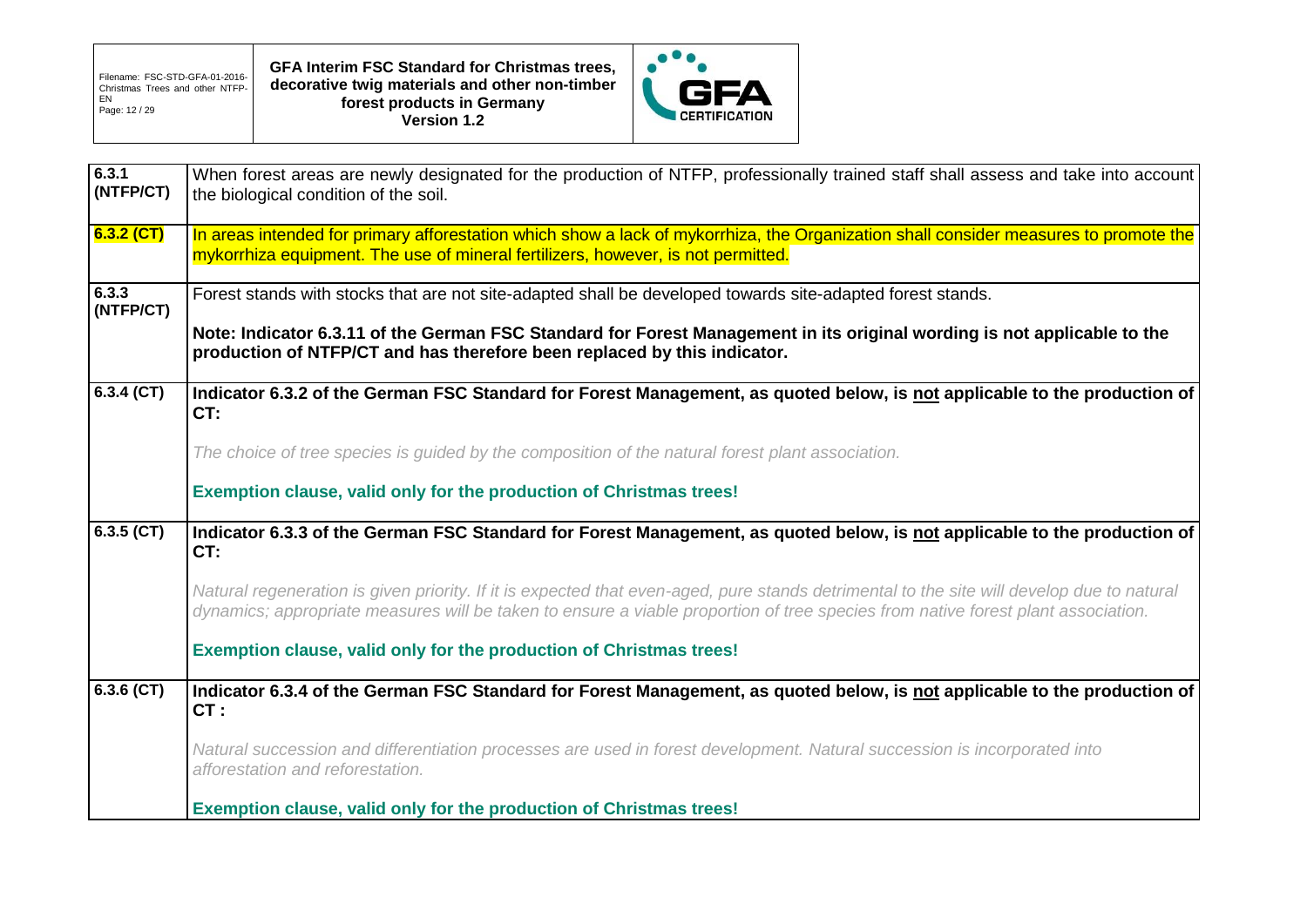Filename: FSC-STD-GFA-01-2016- Christmas Trees and other NTFP-EN Page: 13 / 29



| 6.3.7 (CT)    | Where required, artificial regeneration is accepted in the cases that are listed below:                                                                                                                                                                 |
|---------------|---------------------------------------------------------------------------------------------------------------------------------------------------------------------------------------------------------------------------------------------------------|
|               | a) in the course of forest conversion                                                                                                                                                                                                                   |
|               | b) in advance planting and in sub-planting<br>c) in the processes of primary afforestation and reforestation, provided that natural succession is taken into account                                                                                    |
|               | d) in the course of enhancing the variety / the composition of species<br>e) in forest areas that are designated primarily for the production of Christmas trees and decorative twig materials.                                                         |
|               |                                                                                                                                                                                                                                                         |
|               | Note: For the production of CT, Indicator 6.3.5 of the German FSC Standard for Forest Management in its original wording<br>is not applicable and has therefore been replaced by this indicator.                                                        |
|               | Exemption clause, valid only for the production of Christmas trees!                                                                                                                                                                                     |
| $6.3.8$ (CT)  | The Organization refrains from using peat and from adding any synthetic mineral aggregates (e.g. Styromull, Hygromull) and from<br>using mineral wool.                                                                                                  |
|               | This indicator is only valid for the production of Christmas trees!                                                                                                                                                                                     |
| $6.3.9$ (CT)  | Additionally purchased compost soils, types of peat, peat substitutes, or similar additives, shall be labeled as being free of harmful<br>substances or they shall be analyzed in regard of potentially harmful substances, prior to their application. |
|               | This indicator is only valid for the production of Christmas trees!                                                                                                                                                                                     |
| $6.3.10$ (CT) | The Organization shall preferably use planting vessels made of bio-degradable materials (e.g. waste paper fibers, wood fibers, flax,<br>jute, hemp fibers) or of clay.                                                                                  |
|               | This indicator is only valid for the production of Christmas trees!                                                                                                                                                                                     |
| $6.3.11$ (CT) | Synthetic planting pots and trays shall be made of strong, robust plastics that allow for their repeated use, and they shall be<br>recyclable.                                                                                                          |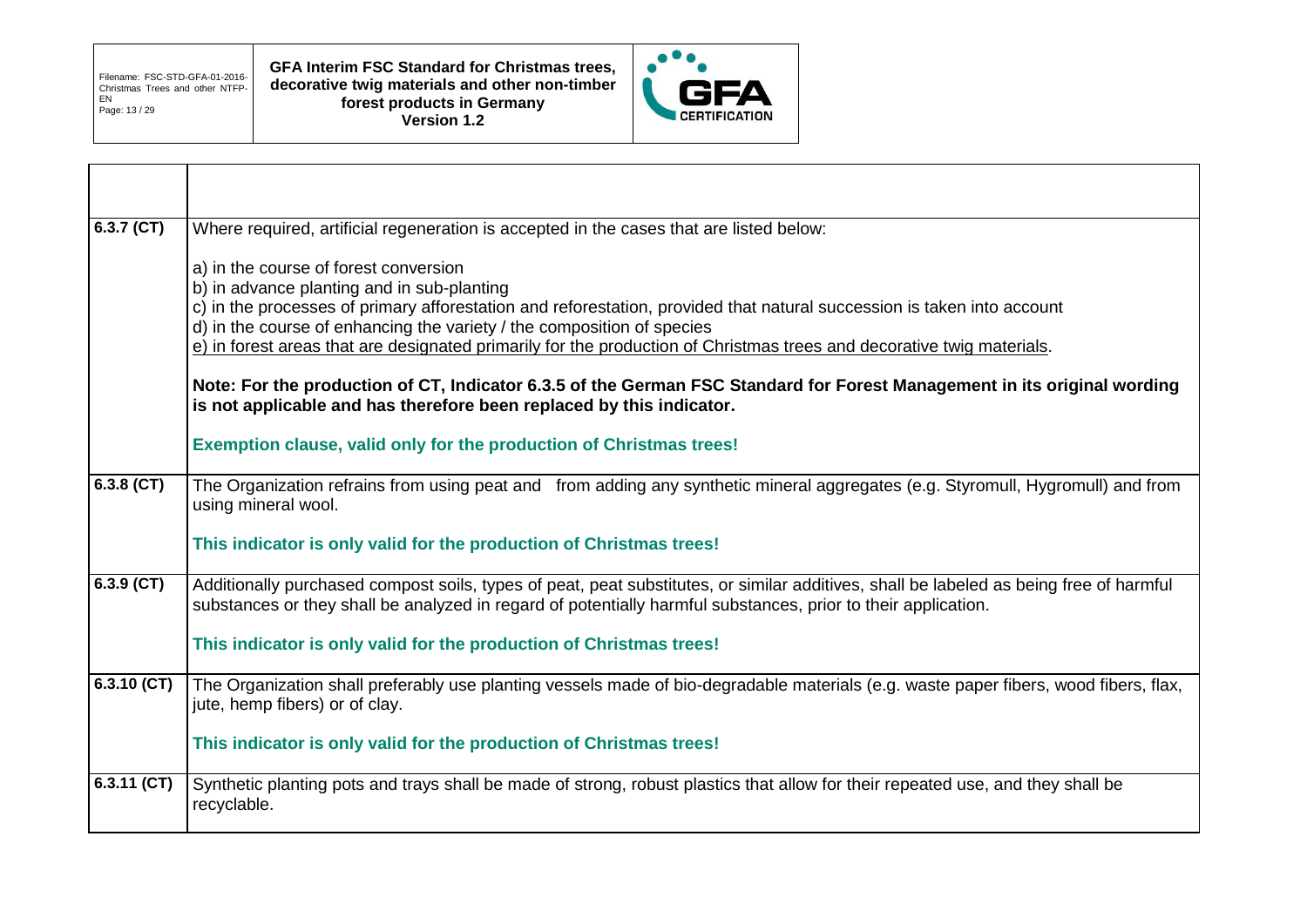T



|               | The use of planting vessels made of PVC is not permitted. Already existing vessels which do not meet these requirements may be<br>used up.                                                                                                                                                   |
|---------------|----------------------------------------------------------------------------------------------------------------------------------------------------------------------------------------------------------------------------------------------------------------------------------------------|
|               | This indicator is only valid for the production of Christmas trees!                                                                                                                                                                                                                          |
| $6.3.12$ (CT) | Extensive utilization for harvesting of entire areas designated primarily for the production of Christmas trees and decorative twigs is<br>permitted up to a maximum size of one hectare.                                                                                                    |
|               | Note: For the production of CT, Indicator 6.3.11 of the German FSC Standard for Forest Management in its original wording<br>is not applicable and has therefore been replaced by this indicator.                                                                                            |
|               | This indicator is only valid for the production of Christmas trees!                                                                                                                                                                                                                          |
| $6.3.13$ (CT) | If no biotope-trees are designated in Christmas tree plantations according to 6.3.13 of the German FSC-Standard, this shall be<br>compensated for in other areas (Christmas tree areas are to be considered when the number of biotope-trees that are altogether<br>required is calculated). |
| $6.3.14$ (CT) | In the production of Christmas trees, Indicator 6.3.14 of the German FSC Standard for Forest Management, as quoted below,<br>is not applicable:                                                                                                                                              |
|               | Full-tree harvesting methods shall not be employed.                                                                                                                                                                                                                                          |
|               | Exemption clause, valid only for the production of Christmas trees!                                                                                                                                                                                                                          |
|               | Criterion 6.5 Written guidelines shall be prepared and implemented to: control erosion; minimize forest damage during harvesting,<br>road construction, and all other mechanical disturbances; and protect water resources.                                                                  |
| $6.5.1$ (CT)  | A permanent system of extraction lines adapted to the site conditions and to the forest stand for harvesting and forwarding of wood,<br>avoiding damage to the remaining stand and to the soil, shall be established.                                                                        |
|               | The following points shall be observed:                                                                                                                                                                                                                                                      |
|               | The systematic distance between extraction lines shall be 40 meters. The Organization shall justify necessary deviations from<br>this rule as exceptions and give professionally verifiable reasons for them.                                                                                |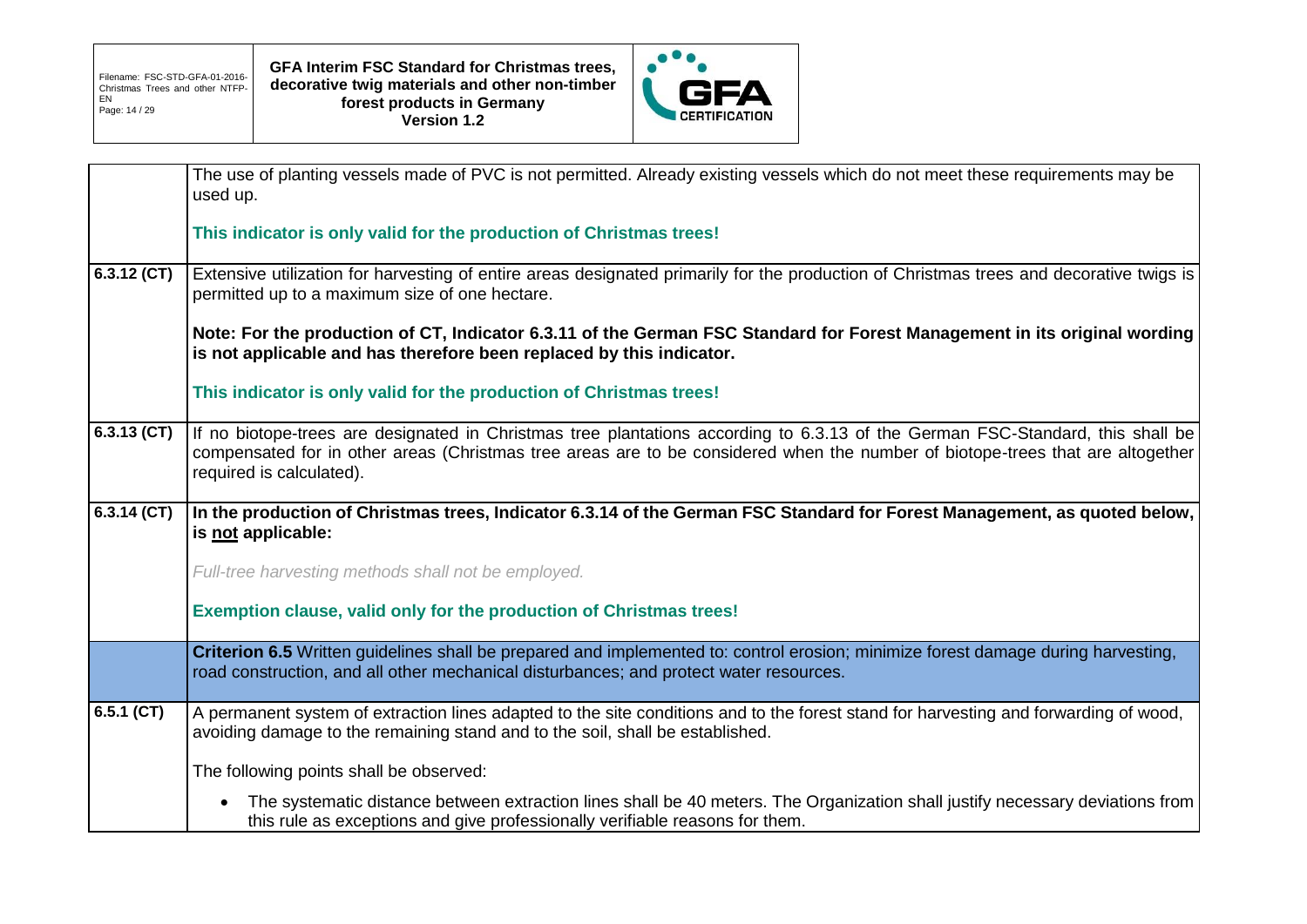| Filename: FSC-STD-GFA-01-2016-<br>Christmas Trees and other NTFP- |  |
|-------------------------------------------------------------------|--|
| FN                                                                |  |
| Page: 15 / 29                                                     |  |
|                                                                   |  |



|              | Already existing systems of extraction lines shall be taken into account.<br>$\bullet$                                                                                                                                                                                                                                                                                                                               |
|--------------|----------------------------------------------------------------------------------------------------------------------------------------------------------------------------------------------------------------------------------------------------------------------------------------------------------------------------------------------------------------------------------------------------------------------|
|              | Skidding trails shall be unambiguously designated and marked in a recognizable manner prior to management activities.<br>$\bullet$                                                                                                                                                                                                                                                                                   |
|              | In areas that are primarily intended for the production of Christmas trees and decorative twig materials, the minimum distance<br>of 20 meters between transportation lines shall be adhered to (the distances may, however, fall below the systematic distance<br>of 40 meters between skid trails).                                                                                                                |
|              | Note: For the production of CT, Indicator 6.5.4 of the German FSC Standard for Forest Management in its original wording<br>is not applicable and has therefore been replaced by this indicator.                                                                                                                                                                                                                     |
| $6.5.2$ (CT) | Careful driving on the working tracks, avoiding damage to the soil or to the remaining stand, shall be made possible by the provision<br>of suitable work tools, working procedures, equipment and by the appropriate timing / scheduling of management activities.                                                                                                                                                  |
|              | Note: For the production of CT, Indicator 6.5.1 of the German FSC Standard for Forest Management in its original wording<br>is not applicable and has therefore been replaced by this indicator.                                                                                                                                                                                                                     |
| $6.5.3$ (CT) | Driving apart from the skid trail system on the forested ground shall be avoided.                                                                                                                                                                                                                                                                                                                                    |
|              | Driving between rows with suitable vehicles (such as light narrow-track or portal tractors or special light tractors designed specifically<br>for the treatment of Christmas trees growing in rows) apart from the system of infrastructure, in the course of mowing, mulching,<br>application of fertilizers (according to 6.6.1) or the trimming of tree stumps, is permitted on the following binding conditions: |
|              | Alternative practices, such as the use of horses, of non-self-propelled machines (e.g. bar cutters) cannot be employed for<br>$\bullet$<br>technical reasons or are financially not reasonable. A professional justification is presented to the auditor at the audit.                                                                                                                                               |
|              | Driving on forested ground is kept to an absolute minimum.<br>$\bullet$                                                                                                                                                                                                                                                                                                                                              |
|              | Damage to the soil is minimized by using state-of-the-art technology and by choosing the most appropriate point of time for<br>$\bullet$<br>driving in the forest.                                                                                                                                                                                                                                                   |
|              | Management activities shall be carried out on the basis of an operational concept and shall be documented according to their<br>type and scale. A professional rationale for the choice of technology and methods, considering possible alternative procedures,<br>shall be presented to the certifier at the audit.                                                                                                 |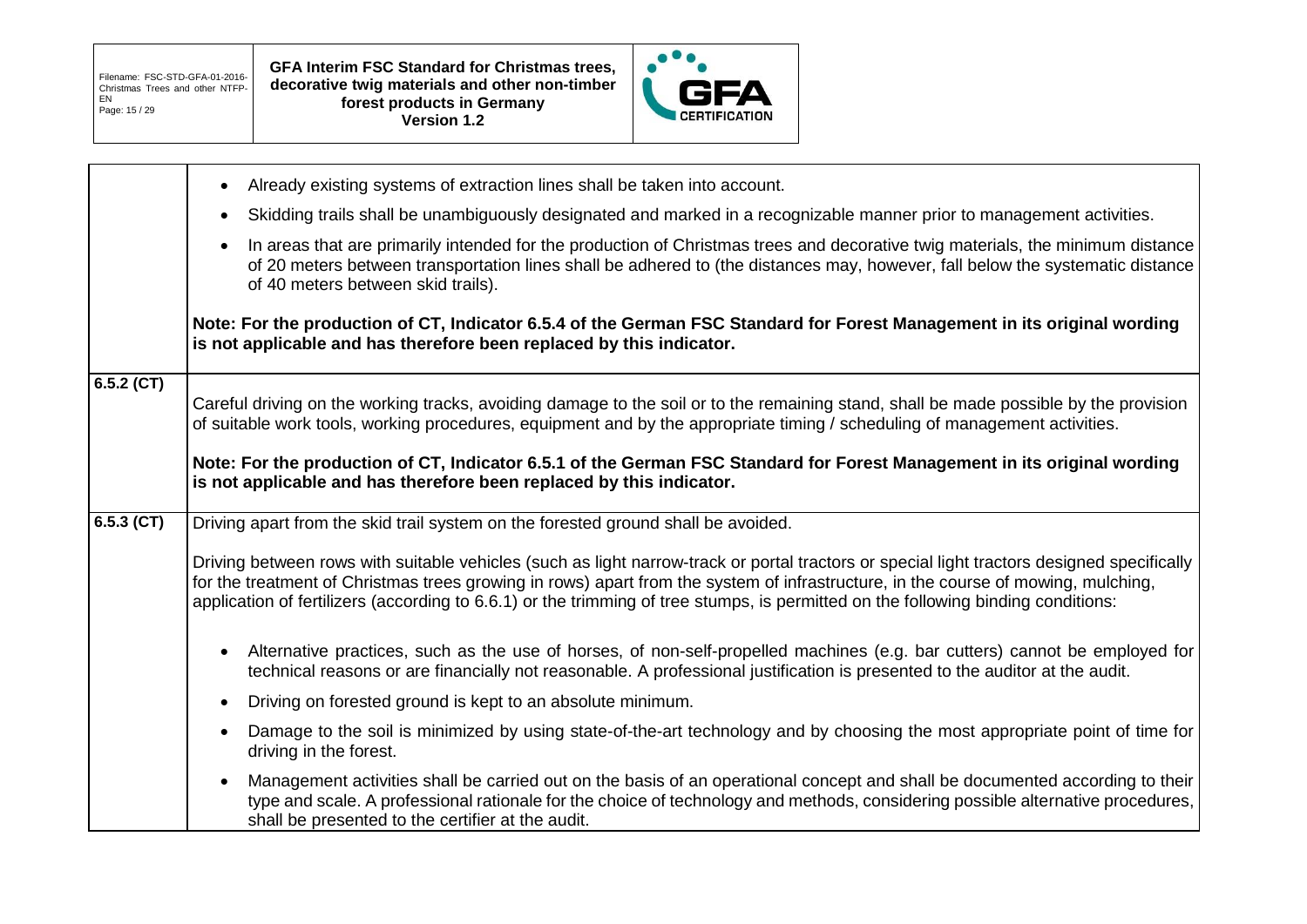Filename: FSC-STD-GFA-01-2016- Christmas Trees and other NTFP-EN Page: 16 / 29

Т



|              | Note: For the production of CT, Indicator 6.5.6 of the German FSC Standard for Forest Management in its original wording is<br>not applicable and have therefore been replaced by this indicator.                                                                                                                                                                                                                                                                       |
|--------------|-------------------------------------------------------------------------------------------------------------------------------------------------------------------------------------------------------------------------------------------------------------------------------------------------------------------------------------------------------------------------------------------------------------------------------------------------------------------------|
|              | Exemption clause, valid only for the production of Christmas trees!                                                                                                                                                                                                                                                                                                                                                                                                     |
| $6.5.4$ (CT) | Soil tillage activities shall not affect the mineral soil layer.                                                                                                                                                                                                                                                                                                                                                                                                        |
|              | Soil tillage in small patches or, at the maximum, soil tillage activities consolidating strips of ground are accepted<br>in order to work green manure into the soil or<br>for the purpose of controlling populations of mice.<br>$\bullet$                                                                                                                                                                                                                             |
|              | Note: For the production of CT, Indicator 6.5.6 of the German FSC Standard for Forest Management in its original wording<br>is not applicable and has therefore been replaced by this indicator.                                                                                                                                                                                                                                                                        |
|              | Exemption clause, valid only for the production of Christmas trees!                                                                                                                                                                                                                                                                                                                                                                                                     |
| $6.5.5$ (CT) | Within a distance of 20 meters alongside natural watercourses and open water bodies, no new Christmas tree plantations shall be<br>established.                                                                                                                                                                                                                                                                                                                         |
|              | This indicator is only valid for the production of Christmas trees!                                                                                                                                                                                                                                                                                                                                                                                                     |
| $6.5.6$ (CT) | In Christmas tree plantations that already existed prior to the entry into force of this Standard, all tree species that do not belong to the<br>natural forest communities shall be stepwise removed within a distance of 20 meters alongside natural watercourses and open water<br>bodies within a period of time not longer than the rotation period of the Christmas tree plantation                                                                               |
|              | This indicator is only valid for the production of Christmas trees!                                                                                                                                                                                                                                                                                                                                                                                                     |
|              | Criterion 6.6 Forest management promotes the research, development and use of environmentally friendly, non chemical methods<br>of pest management. On principle, forest management uses neither fertilizers nor chemical pesticides in forests. World Health<br>Organization Type 1A and 1B and chlorinated hydrocarbon pesticides; pesticides that are persistent, toxic or whose derivatives<br>remain biologically active and accumulate in the food chain; as well |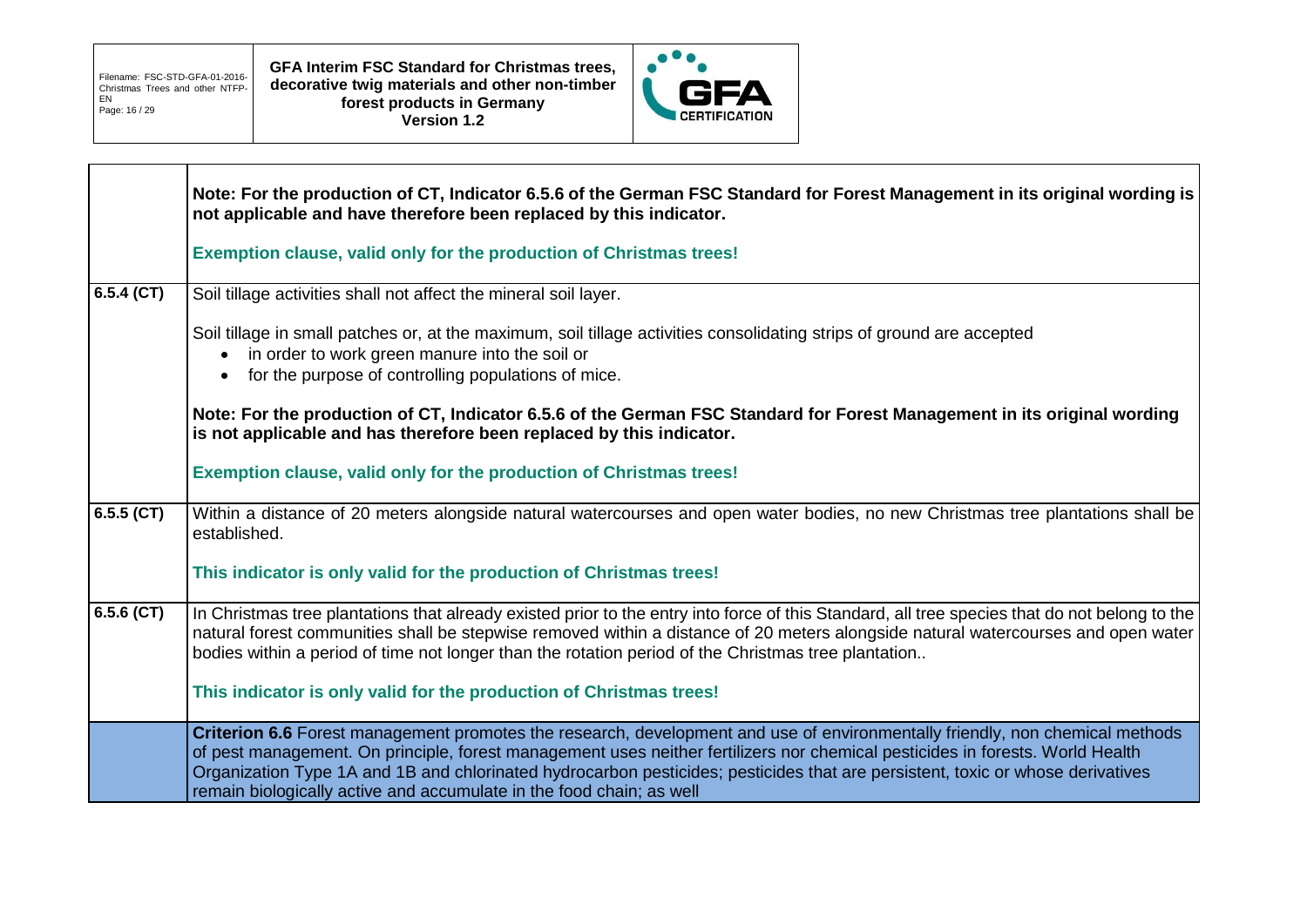| Filename: FSC-STD-GFA-01-2016-  | <b>GFA Interim FSC Standard for Christmas trees,</b> |
|---------------------------------|------------------------------------------------------|
| Christmas Trees and other NTFP- | decorative twig materials and other non-timber       |
| EN                              | forest products in Germany                           |
| Page: 17 / 29                   | <b>Version 1.2</b>                                   |



|                    | as any pesticides banned by international agreement, are prohibited. If chemicals are used, proper equipment and training is<br>provided to minimize health and environmental risks.                                                                                                                                                                         |  |
|--------------------|--------------------------------------------------------------------------------------------------------------------------------------------------------------------------------------------------------------------------------------------------------------------------------------------------------------------------------------------------------------|--|
| $6.6.1$ (CT)       | The Organization shall refrain from fertilization with mineral fertilizers.                                                                                                                                                                                                                                                                                  |  |
|                    | Soil improvement by application of organic fertilizers such as cover crops and organic composts is permitted.                                                                                                                                                                                                                                                |  |
|                    | The following pre-conditions for the use of organic fertilizers shall be verified:                                                                                                                                                                                                                                                                           |  |
|                    | a) The necessity of the application is justified with reference to different types of locations.<br>b) Nitrogen outputs can largely be excluded.                                                                                                                                                                                                             |  |
|                    | c) Damage to flora and fauna is minimized and compensated by appropriate application procedures.<br>d) The quantities applied, as well as the methods and frequency of the application, shall be documented.                                                                                                                                                 |  |
|                    | Note: For the production of CT, Indicator 6.6.1 of the German FSC Standard for Forest Management in its original wording<br>is not applicable and has therefore been replaced by this indicator.                                                                                                                                                             |  |
|                    | Exemption clause, valid only for the production of Christmas trees!                                                                                                                                                                                                                                                                                          |  |
| 6.6.2<br>(NTFP/CT) | Neither synthetic organic plant protection products nor biological pesticides shall be applied.                                                                                                                                                                                                                                                              |  |
|                    | Exceptions are application measures ordered or prescribed by official authorities. Neem preparations and the biological spray agent<br>'Natural Ppyrethrum' are excluded from this regulation.                                                                                                                                                               |  |
|                    | The following points shall be noted:<br>The application of the plant protection product has been ordered by an institution that is independent from the Forest<br>Management Organization.                                                                                                                                                                   |  |
|                    | In this case, the application of the plant protection product shall be reported to GFA within 10 days after the application and it<br>shall be justified and documented for the purpose of subsequent examinations.                                                                                                                                          |  |
|                    | In the case of an officially prescribed application of a plant protection product that has been classified as "especially dangerous",<br>an additional exemption from the regulation, justified by a case of emergency, shall be requested subsequently from FSC<br>International (according to the valid FSC regulations), via the certifying organization. |  |
|                    | The Organization shall commit to promoting the prioritization of biological substances for pest control (e.g. Bt preparations).                                                                                                                                                                                                                              |  |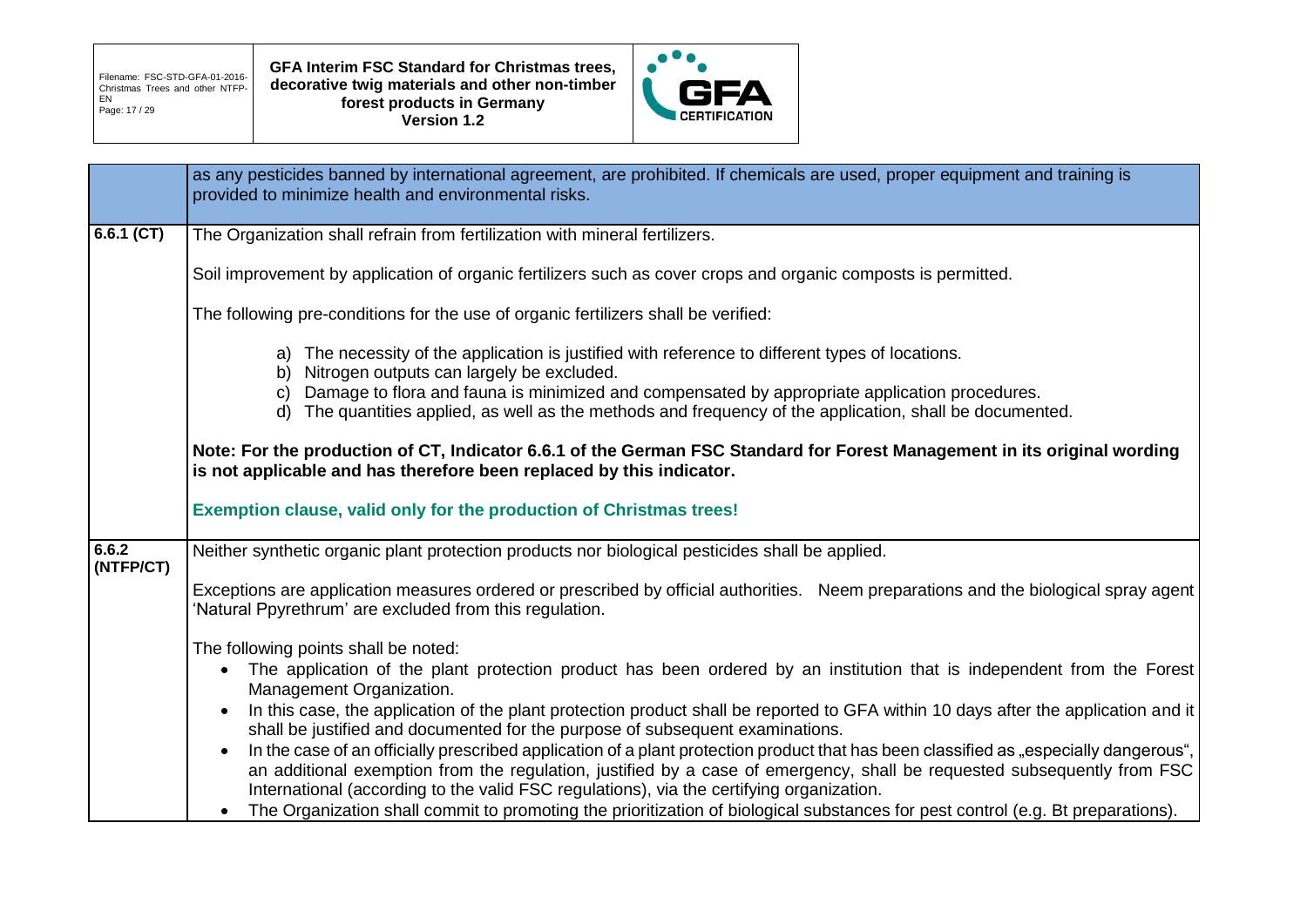| Filename: FSC-STD-GFA-01-2016-  | <b>GFA Interim FSC Standard for Christmas trees,</b> |
|---------------------------------|------------------------------------------------------|
| Christmas Trees and other NTFP- | decorative twig materials and other non-timber       |
| EN                              | forest products in Germany                           |
| Page: 18 / 29                   | <b>Version 1.2</b>                                   |

┱



|                    | • For each case of application, evidence shall be available containing the trade name of the substance, its active ingredients,<br>the amount of the substance that has been applied, the area treated and the dates of application and of the sale(s) of NTFP/CT.<br>Felled wood and other forest products that have been treated with plant protection products / biocides, or biological pest control<br>products, shall not be commercialized as FSC-certified until twelve months after the last application.<br>If synthetic organic plant protection products and biological pesticides were applied, evidence shall be provided for the<br>compliance with legal prescriptions. |
|--------------------|-----------------------------------------------------------------------------------------------------------------------------------------------------------------------------------------------------------------------------------------------------------------------------------------------------------------------------------------------------------------------------------------------------------------------------------------------------------------------------------------------------------------------------------------------------------------------------------------------------------------------------------------------------------------------------------------|
|                    | Note: For the production of CT, Indicator 6.6.2 of the German FSC Standard for Forest Management in its original wording is<br>not applicable and has therefore been replaced by this indicator.                                                                                                                                                                                                                                                                                                                                                                                                                                                                                        |
|                    | Exemption clause, valid only for the production of Christmas trees!                                                                                                                                                                                                                                                                                                                                                                                                                                                                                                                                                                                                                     |
| 6.6.3<br>(NTFP/CT) | In the course of the production of NTFP/CT, environmentally friendly methods for the regulation of secondary forest growth shall be<br>employed, e.g. mowing, mulching or the utilization of sheep. Herbicides shall not be applied.                                                                                                                                                                                                                                                                                                                                                                                                                                                    |
| 6.6.4 (CT)         | The Organization shall commercialize Christmas trees and decorative twig material with an FSC statement (FSC claim) only after the<br>expiry of a period of 36 months after inclusion in the scope of certification.                                                                                                                                                                                                                                                                                                                                                                                                                                                                    |
|                    | This regulation shall be suspended if, on the basis of samples collected by the certifying organization, an independent laboratory<br>engaged by the certifying organization confirms that during the last three years no synthetic organic plant protection products, biocides<br>or herbicides were applied. (See Annex G, Substances relevant for residue analysis)                                                                                                                                                                                                                                                                                                                  |
|                    | This indicator is only valid for the production of Christmas trees!                                                                                                                                                                                                                                                                                                                                                                                                                                                                                                                                                                                                                     |
|                    | Criterion 6.9 The use of exotic species shall be carefully controlled and actively monitored to avoid adverse ecological impacts.                                                                                                                                                                                                                                                                                                                                                                                                                                                                                                                                                       |
| 6.9.1<br>(NTFP/CT) | The use of alien tree species shall be monitored, in order to prevent any negative environmental impacts.                                                                                                                                                                                                                                                                                                                                                                                                                                                                                                                                                                               |
|                    | Alien species shall only be used if the risks for adjacent forest stands and for native populations ecologically well adapted to the sites<br>have been classified as being insignificant and controllable, on the basis of documented experience or scientific studies.                                                                                                                                                                                                                                                                                                                                                                                                                |
|                    | Note: For the production of NTFP/CT, (the original) Indicator 6.9.1 of the German FSC Standard for Forest Management<br>V.2.3 in its original wording is not applicable and has therefore been replaced by this indicator.                                                                                                                                                                                                                                                                                                                                                                                                                                                              |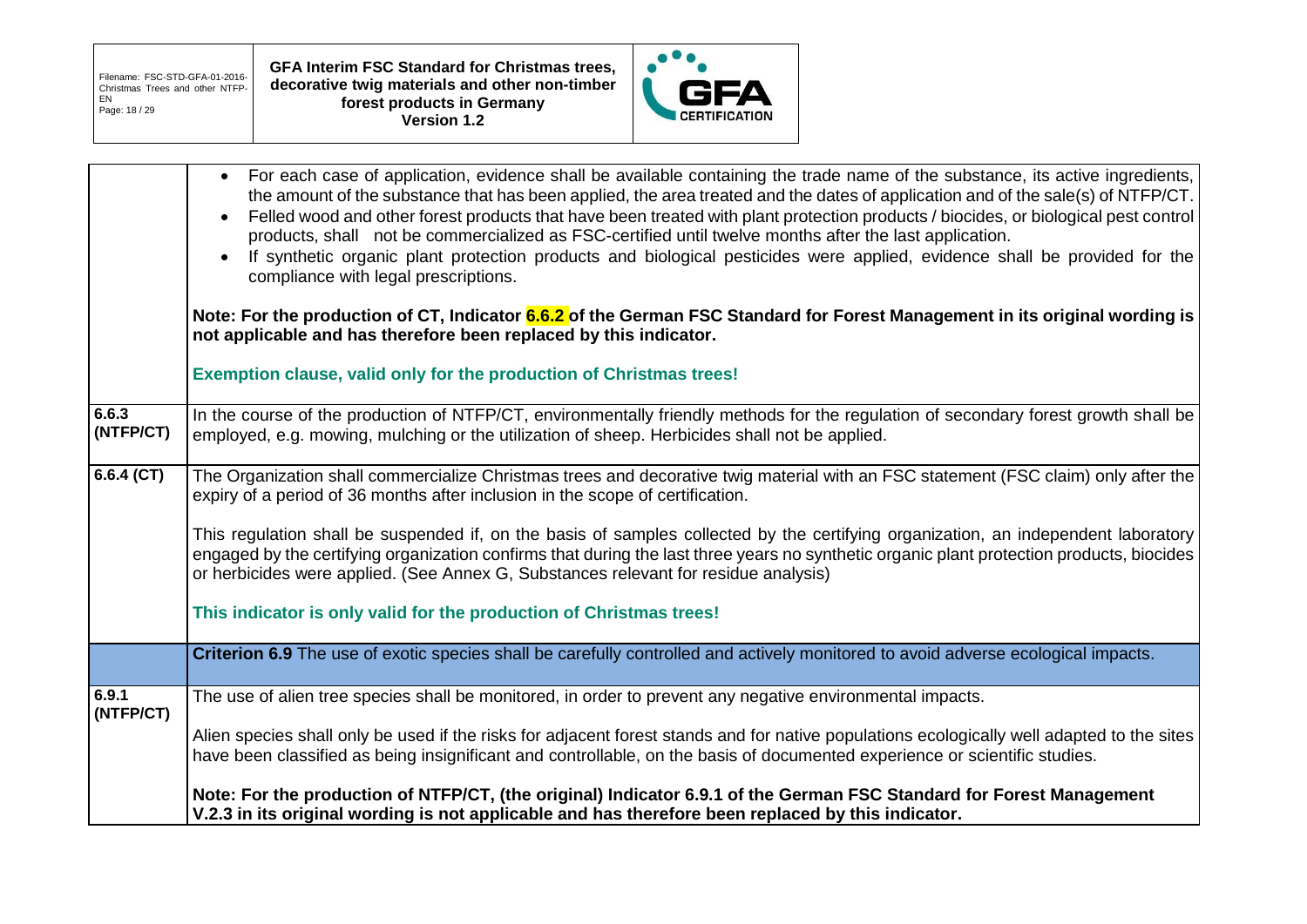Filename: FSC-STD-GFA-01-2016- Christmas Trees and other NTFP-EN Page: 19 / 29

**GFA Interim FSC Standard for Christmas trees, decorative twig materials and other non-timber forest products in Germany Version 1.2**



| $6.9.2$ (CT)       | Indicator 6.9.3 of the German FSC Standard for Forest Management, as quoted below, is not applicable to the production of<br>CT:                                                                                                                                                                                                                                                                                                                                                                                                                                                                                                                                                                                                                                                                                                                                                                   |
|--------------------|----------------------------------------------------------------------------------------------------------------------------------------------------------------------------------------------------------------------------------------------------------------------------------------------------------------------------------------------------------------------------------------------------------------------------------------------------------------------------------------------------------------------------------------------------------------------------------------------------------------------------------------------------------------------------------------------------------------------------------------------------------------------------------------------------------------------------------------------------------------------------------------------------|
|                    | In primary afforestation, the introduction of non-native tree species shall be limited to the temporary intermixture of species with a<br>maximum stock density of 20 %.                                                                                                                                                                                                                                                                                                                                                                                                                                                                                                                                                                                                                                                                                                                           |
|                    | Exemption clause, valid only for the production of Christmas trees!                                                                                                                                                                                                                                                                                                                                                                                                                                                                                                                                                                                                                                                                                                                                                                                                                                |
|                    | <b>Principle 7: Management Plan</b><br>A management plan – appropriate to the scale and intensity of the operations – shall be written, implemented, and kept up<br>to date. The long term objectives of management, and the means of achieving them, shall be clearly stated.                                                                                                                                                                                                                                                                                                                                                                                                                                                                                                                                                                                                                     |
|                    | Criterion 7.1 The management plan and supporting documents shall provide:<br>a) Management objectives.<br>b) Description of the forest resources to be managed, environmental limitations, land use and ownership status, socio-economic<br>conditions, and a profile of adjacent lands.<br>c) Description of silvicultural and/or other management system, based on the ecology of the forest in question and information<br>gathered through resource inventories.<br>d) Rationale for rate of annual harvest and species selection.<br>e) Provisions for monitoring of forest growth and dynamics.<br>f) Environmental safeguards based on environmental assessments.<br>g) Plans for the identification and protection of rare, threatened and endangered species.<br>h) Maps describing the forest resource base including protected areas, planned management activities and land ownership. |
|                    | i) Description and justification of harvesting techniques and equipment to be used.                                                                                                                                                                                                                                                                                                                                                                                                                                                                                                                                                                                                                                                                                                                                                                                                                |
| 7.1.1<br>(NTFP/CT) | For the production of NTFP and CT, clear, achievable and measurable management objectives and actions for mid-term and long-<br>term planning shall be specified according to the economic, environmental and social aspects of this guideline. (See Annex I, for a<br>definition of the word: "long-term")                                                                                                                                                                                                                                                                                                                                                                                                                                                                                                                                                                                        |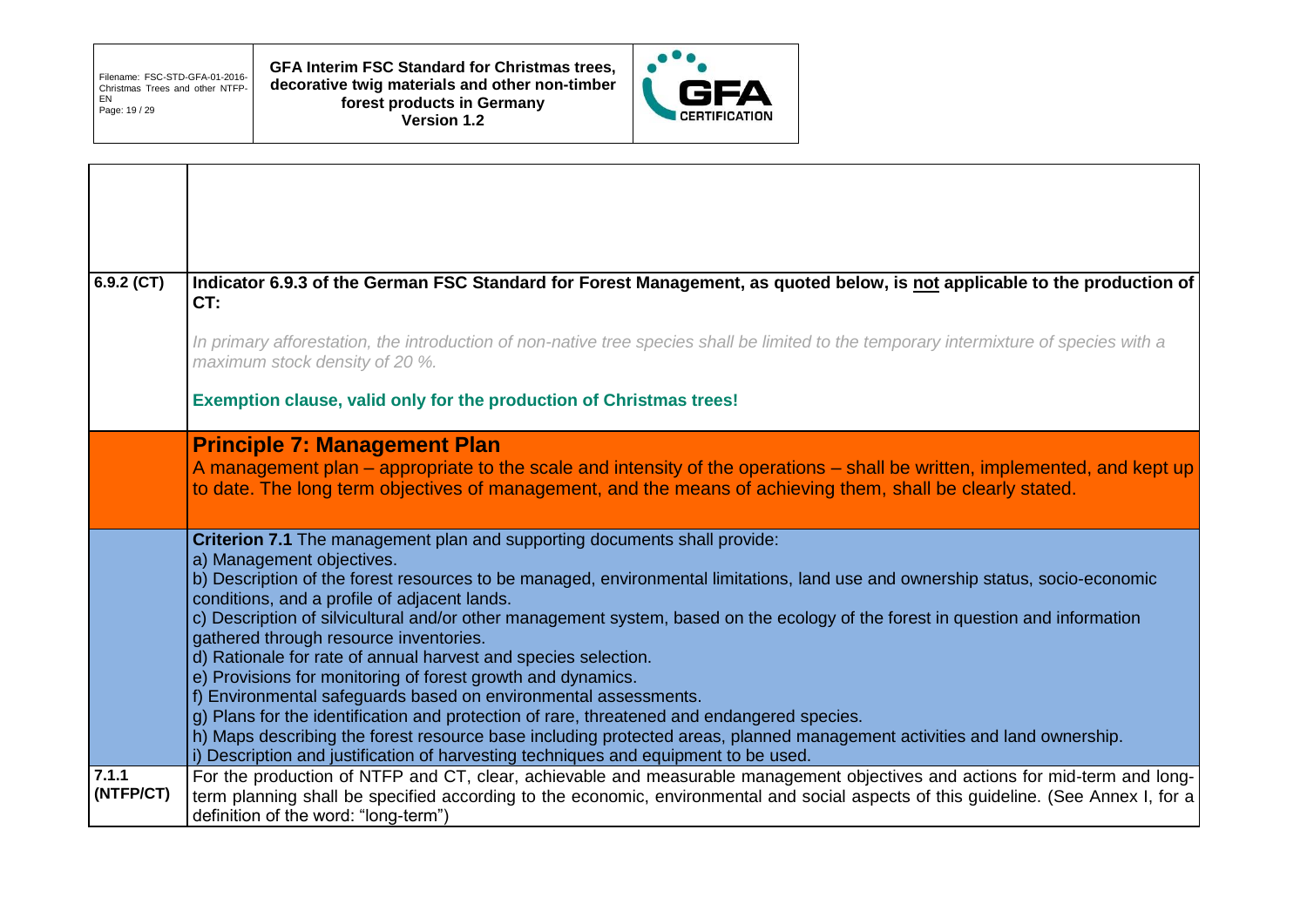Filename: FSC-STD-GFA-01-2016- Christmas Trees and other NTFP-EN Page: 20 / 29

┯

 $\mathsf{r}$ 

**GFA Interim FSC Standard for Christmas trees, decorative twig materials and other non-timber forest products in Germany Version 1.2**



┑

| 7.1.2<br>(NTFP/CT) | The introduction of species shall be justified according to site parameters for each treatment unit.                                                                                                                                                                                                                                                                                                                                  |  |  |
|--------------------|---------------------------------------------------------------------------------------------------------------------------------------------------------------------------------------------------------------------------------------------------------------------------------------------------------------------------------------------------------------------------------------------------------------------------------------|--|--|
|                    | Note: Indicator 7.1.6 of the German FSC Standard for Forest Management V.2.3 in its original wording is not applicable and<br>has therefore been replaced by this indicator.                                                                                                                                                                                                                                                          |  |  |
|                    | Criterion 7.3 Forest workers shall receive adequate training and supervision to ensure proper implementation of the management<br>plan.                                                                                                                                                                                                                                                                                               |  |  |
| 7.3.1<br>(NTFP/CT) | The personnel employed in the production of NTFP/CT shall receive training and instruction considering the "Checklist for training" as<br>indicated in Annex G of this standard, so that professional implementation of the management plan is ensured.                                                                                                                                                                               |  |  |
|                    | <b>Principle 8: Monitoring and Assessment</b><br>Monitoring shall be conducted – appropriate to the scale and intensity of forest management – to assess the condition of<br>the forest, yields of forest products, chain of custody, management activities and their social and environmental impacts.                                                                                                                               |  |  |
|                    | Criterion 8.2 Forest management collects all necessary data for monitoring. At a minimum, data will be collected on:<br>a) Yield of all forest products harvested<br>b) Growth rates, regeneration and condition of the forest<br>c) Composition and observed changes in the flora and fauna<br>d) Environmental and social impacts of harvesting and other operations<br>e) Costs, productivity, and efficiency of forest management |  |  |
| 8.2.1<br>(NTFP/CT) | The volumes of utilized NTFP/CT shall be specified and documented according to product types.                                                                                                                                                                                                                                                                                                                                         |  |  |
|                    | Criterion 8.3 Documentation shall be provided by the forest manager to enable monitoring and certifying organizations to trace each<br>forest product from its origin, a process known as the "chain of custody."                                                                                                                                                                                                                     |  |  |
| 8.3.1<br>(NTFP/CT) | Accounts shall document sales volumes, forest locations, harvesting periods, data on the purchaser(s) and other parties involved, in<br>the area of responsibility of the Organization, for each NTFP and CT.                                                                                                                                                                                                                         |  |  |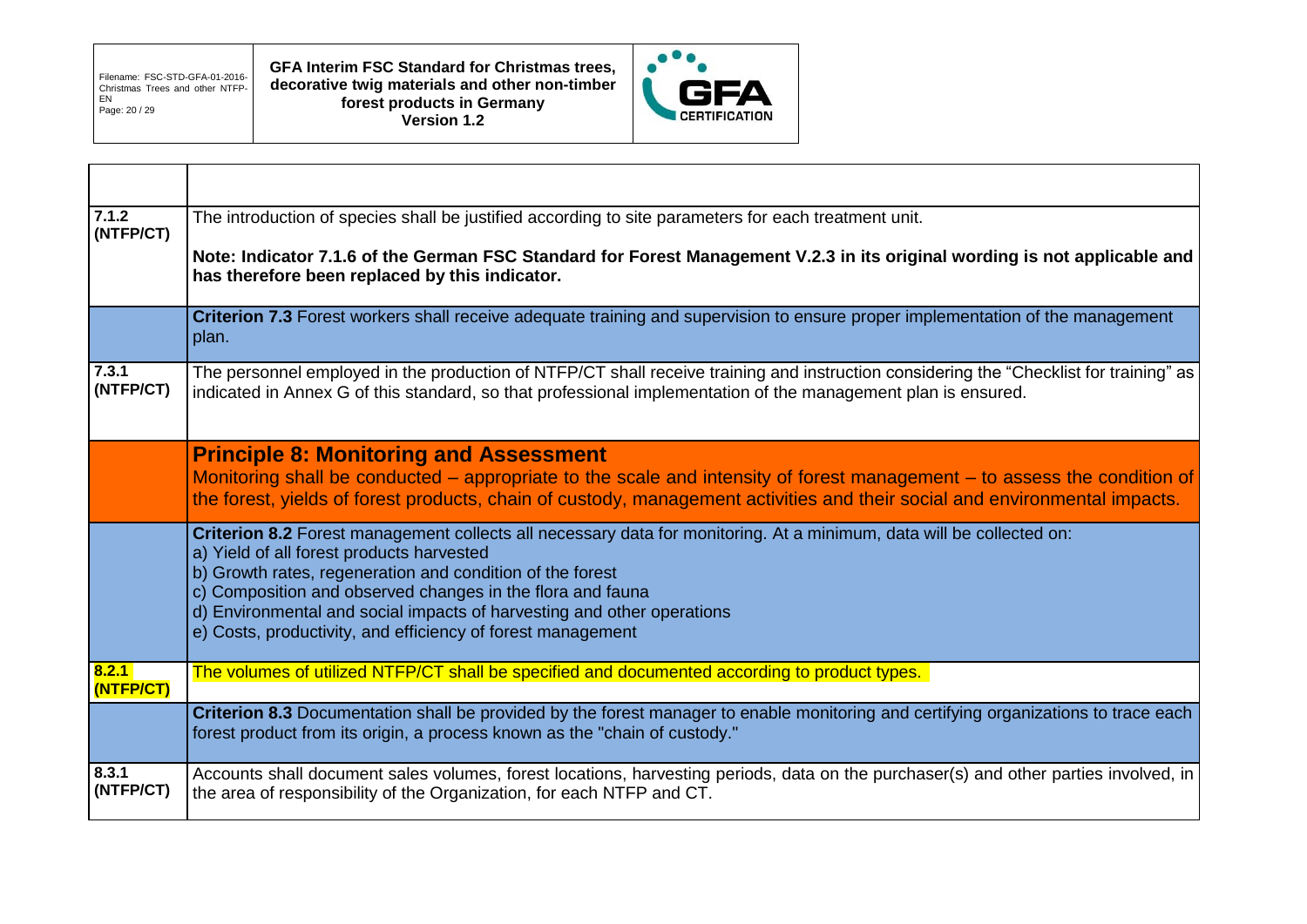

| 8.3.2<br>(NTFP/CT) | Invoices and delivery documents for NTFP / CT that are sold as FSC-certified contain at least the following data for outgoing invoices,<br>as defined in the currently valid FSC-COC-Standard (FSC-STD-40-004):                                            |  |  |  |
|--------------------|------------------------------------------------------------------------------------------------------------------------------------------------------------------------------------------------------------------------------------------------------------|--|--|--|
|                    |                                                                                                                                                                                                                                                            |  |  |  |
|                    | Product description<br>$\bullet$<br>Category of material (FSC 100%)                                                                                                                                                                                        |  |  |  |
|                    | Certification Code (e.g. GFA-FM/COC-XXXXXX).<br>$\bullet$                                                                                                                                                                                                  |  |  |  |
|                    |                                                                                                                                                                                                                                                            |  |  |  |
|                    | Excluded from this regulation are individual sales to final customers; in these cases, invoices with the FSC claim do not have to be<br>issued.                                                                                                            |  |  |  |
| 8.3.3<br>(NTFP/CT) | If the protected FSC trademarks are used, the relevant standards of the FSC Standard (FSC-STD-50-001) in its currently valid version<br>shall be observed, and FSC-certified NTFP shall be explicitly mentioned.                                           |  |  |  |
|                    | <b>Principle 10: Plantations</b>                                                                                                                                                                                                                           |  |  |  |
|                    | Plantations shall be planned and managed in accordance with Principles and Criteria 1 – 9 and Principle 10 and its Criteria.                                                                                                                               |  |  |  |
|                    | While plantations can provide an array of social and economic benefits, and can contribute to satisfying the world's needs                                                                                                                                 |  |  |  |
|                    | for forest products, they should complement the management of, reduce pressures on, and promote the restoration and<br>conservation of natural forests.                                                                                                    |  |  |  |
|                    | Criterion 10.2 The design and layout of plantations should promote the protection, restoration and conservation of natural forests,                                                                                                                        |  |  |  |
|                    | and not increase pressures on natural forests. Wildlife corridors, streamside zones and a mosaic of stands of<br>different ages and rotation periods, shall be used in the layout of the plantation, consistent with the scale of the operation. The scale |  |  |  |
|                    | and layout of plantation blocks shall be consistent with the patterns of forest stands found within the natural landscape.                                                                                                                                 |  |  |  |
| 10.2.1 (CT)        | Plantations of Christmas trees and decorative twig material shall not cover more than 5 % of the total area size of the forested ground.<br>Individual areas shall have a maximum size of 5 hectares                                                       |  |  |  |
|                    | This indicator is only valid for the production of Christmas trees!                                                                                                                                                                                        |  |  |  |
|                    |                                                                                                                                                                                                                                                            |  |  |  |
| $10.2.2$ (CT)      | Not more than 0,5 % of the total forested ground may be converted to such plantations per year.                                                                                                                                                            |  |  |  |
|                    | This indicator is only valid for the production of Christmas trees!                                                                                                                                                                                        |  |  |  |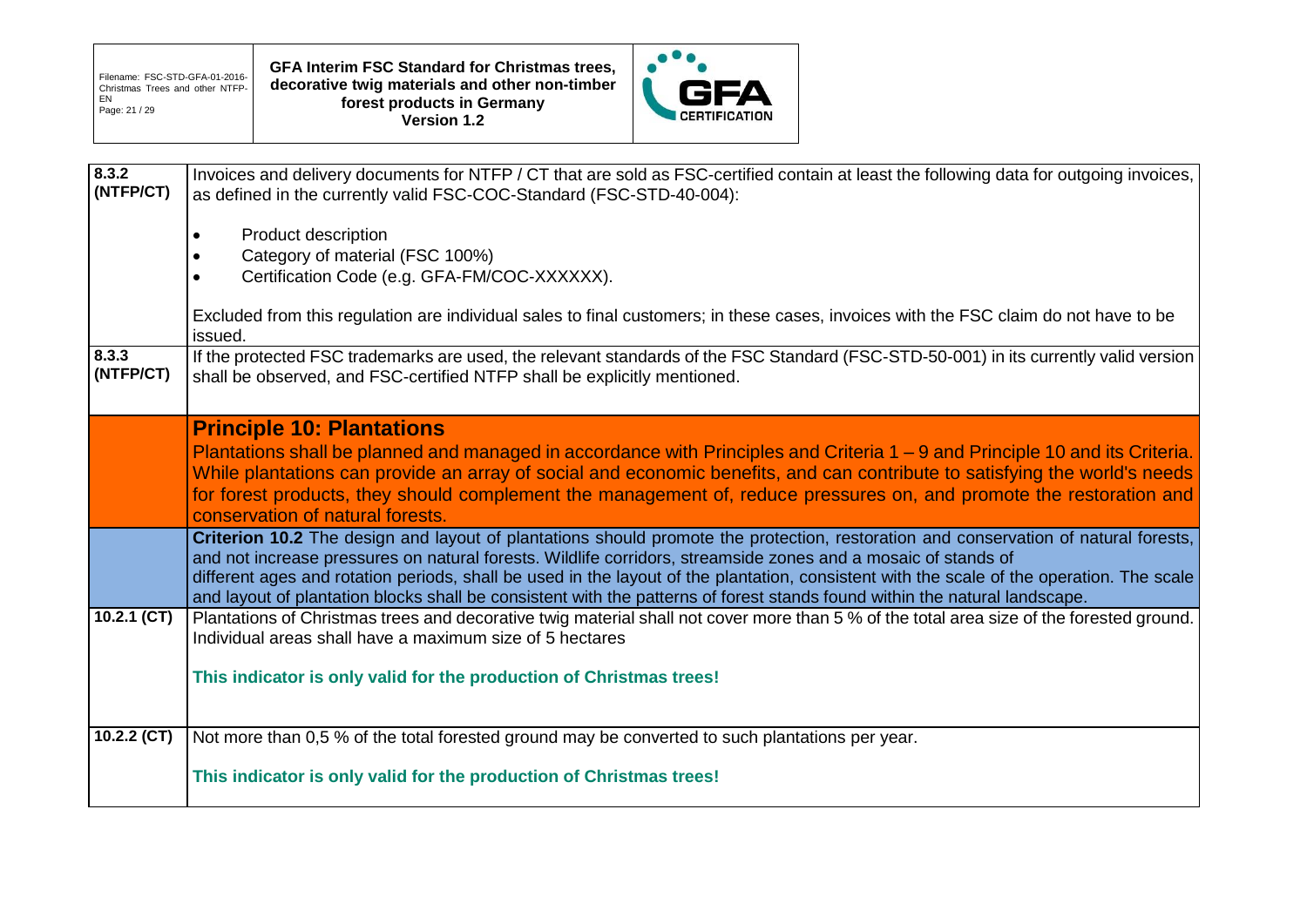| Filename: FSC-STD-GFA-01-2016-<br>Christmas Trees and other NTFP-<br>Page: 22 / 29 | de( |
|------------------------------------------------------------------------------------|-----|
|                                                                                    |     |

T



|               | Criterion 10.4 The selection of species for planting shall be based on their overall suitability for the site and their appropriateness to<br>the management objectives. In order to enhance the conservation of biological diversity, native species are preferred over exotic<br>species in the establishment of plantations and the restoration of degraded ecosystems. Exotic species, which shall be used only<br>when their performance is greater than that of native species, shall be carefully monitored to detect unusual mortality, disease, or<br>insect outbreaks and adverse ecological impacts. |  |  |  |
|---------------|-----------------------------------------------------------------------------------------------------------------------------------------------------------------------------------------------------------------------------------------------------------------------------------------------------------------------------------------------------------------------------------------------------------------------------------------------------------------------------------------------------------------------------------------------------------------------------------------------------------------|--|--|--|
| 10.4.1 (CT)   | If tree species that are not endemic to the location are introduced, the Organization shall give an explanation for their introduction. The<br>reasons shall be integrated into the management plan.                                                                                                                                                                                                                                                                                                                                                                                                            |  |  |  |
|               | Note: For the production of CT, (the original) Indicator 10.4.1 of the German FSC Standard for Forest Management V.2.3 in<br>its original wording is not applicable and has therefore been replaced by this indicator.                                                                                                                                                                                                                                                                                                                                                                                          |  |  |  |
|               | Exemption clause, valid only for the production of Christmas trees!                                                                                                                                                                                                                                                                                                                                                                                                                                                                                                                                             |  |  |  |
| 10.4.2 (CT)   | Plantations of Christmas trees and decorative twig materials shall not be allowed to grow into mature wood.                                                                                                                                                                                                                                                                                                                                                                                                                                                                                                     |  |  |  |
|               | Criterion 10.9 Plantations established in areas converted from natural forests after November 1994 normally shall not qualify for<br>certification. Certification may be allowed in circumstances where sufficient evidence is submitted to the certification body that the<br>manager/owner is not responsible directly or indirectly of such conversion.                                                                                                                                                                                                                                                      |  |  |  |
| $10.9.1$ (CT) | The Organization shall not manage any plantations of Christmas trees and/or decorative twig materials that were established after<br>1994 by the conversion of forest stands with natural forest communities. This regulation shall not apply if no evidence is available<br>showing that the Organization is directly or indirectly responsible for the conversion. This shall be confirmed by stakeholders<br>representing social, economic and environmental interests.                                                                                                                                      |  |  |  |
|               | This indicator is only valid for the production of Christmas trees!                                                                                                                                                                                                                                                                                                                                                                                                                                                                                                                                             |  |  |  |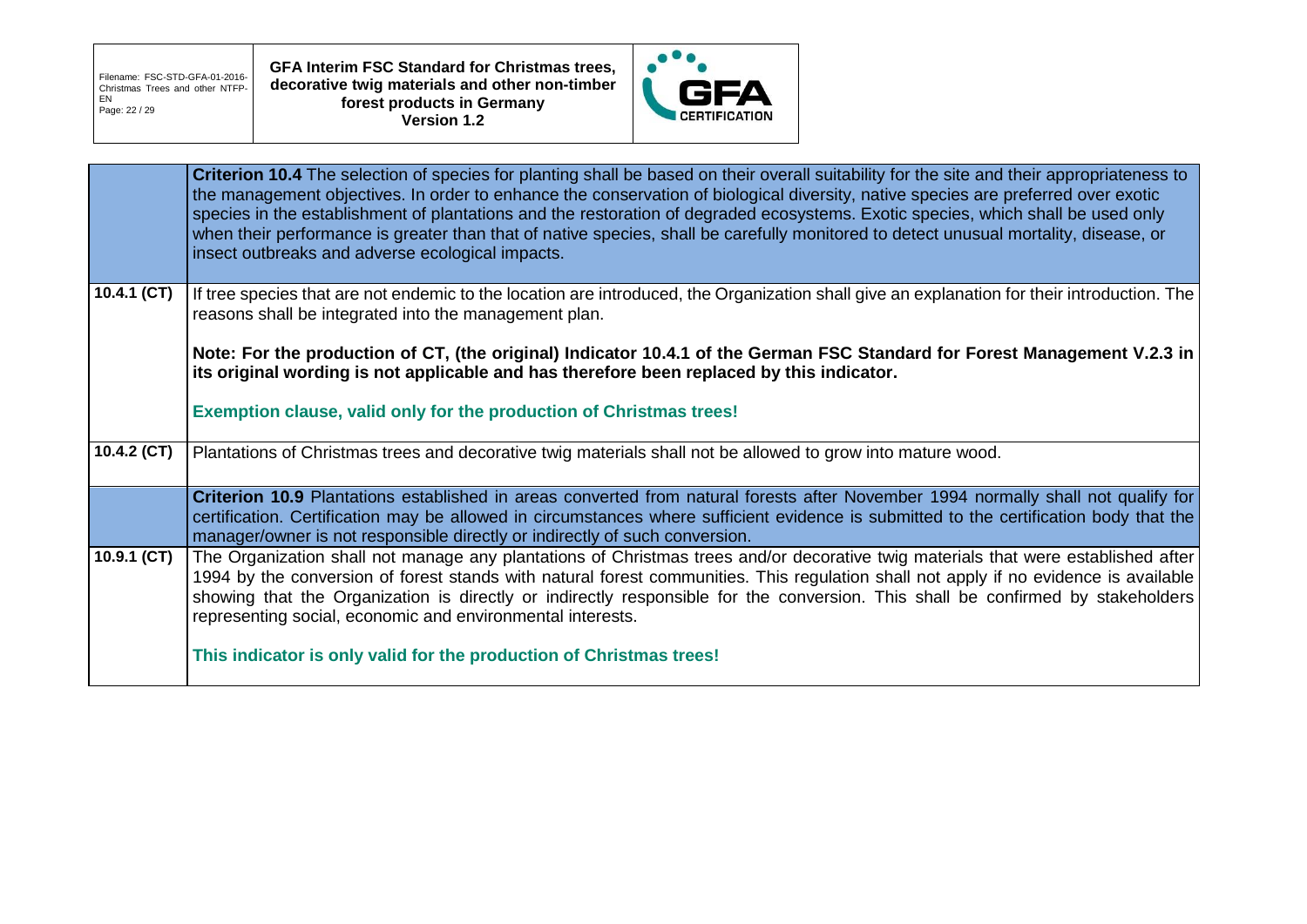

### **G Notes on the glossary and other annexes**

Since the present Standard can only be applied as complementary standard to the German FSC Standard for Forest Management , all annexes of the German FSC Standard for Forest Management are equally valid for this Standard.

### **Glossary of Terms:**

- o See the German FSC Standard for Forest Management: "Annex I: Definitions" (the most recently approved standard version shall be the binding reference).
- **List of currently valid laws, provisions and nationally ratified international treaties, conventions and agreements:** 
	- o See the German FSC Standard for Forest Management: "Annex II: Supplementary Notes on Criteria and Indicators", in particular:

| <b>German FSC Standard for Forest</b>                                                                                                                                                                                         | <b>German FSC Standard for Forest</b>                                                                                                                                 |
|-------------------------------------------------------------------------------------------------------------------------------------------------------------------------------------------------------------------------------|-----------------------------------------------------------------------------------------------------------------------------------------------------------------------|
| Management, V2.3 (old)                                                                                                                                                                                                        | Management, V3.0 (new)                                                                                                                                                |
| • "on 1.1 Federal and State Laws,<br>Provisions";<br>"on 1.2: Fees, Royalties and<br>Taxes";<br>■ "on 1.3: International<br>Agreements";<br>"on 4.2: Legal Safety Provisions"<br>and<br>"on 4.3: Freedom of<br>Organization". | • "on 1.3: Fees, Royalties and<br>Taxes";<br>• "on 1.3.1: Federal and State<br>Laws, Provisions and<br>Agreements", and<br>• "on 1.5.2: International<br>Agreements". |

### **Additional laws and provisions that are valid for the production of food:**

- 1. Lebensmittel-und Futtermittelgesetzbuch (LFGB)
- 2. EU-Verordnung Nr. 178/2002 (EU-Basis-Verordnung)
- 3. Europäisches Hygienerecht mit der Verordnung zur allgemeinen Lebensmittelhygiene (Verordnung (EG) Nr. 852/2004) und der Verordnung mit spezifischen Hygienevorschriften für Lebensmittel tierischen Ursprungs (Verordnung (EG) Nr. 853/2004)
- 4. Nationale Lebensmittelhygiene-Verordnung (LMHV)
- 5. Infektionsschutzgesetz (IfSG)
- 6. Lebensmittelkennzeichnungs-Verordnung (LMKV)
- 7. Verpackungsverordnung (VerpackV)
- 8. Honigverordnung (HonigV)
- **List of endangered species**, or, respectively, of those species that are threatened with respect to their population in large parts of their dissemination area in the Federal Republic of Germany (here, the species of the Red Lists classified in Hazard Category 3 or higher (from 1 to 3) are included):
	- o See https://www.bfn.de/0322\_rote\_liste.html
- **Definition of HCV** (Areas that are worth of special protection / High conservation value forests) for Germany: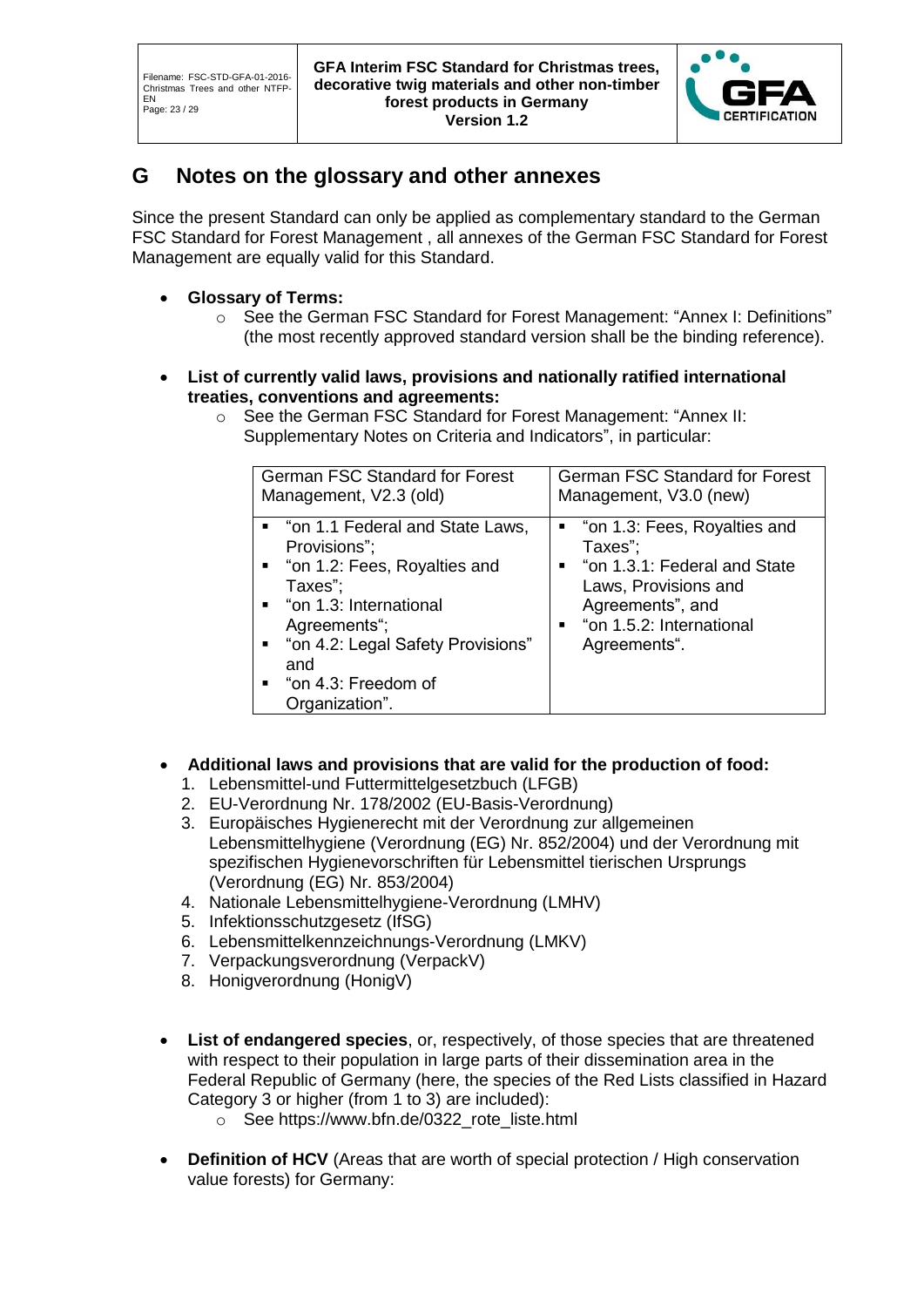

o see the German FSC Standard for Forest Management: "Annex I: Definitions", here: "Areas that are worth of special protection / High conservation value forests (HCV)"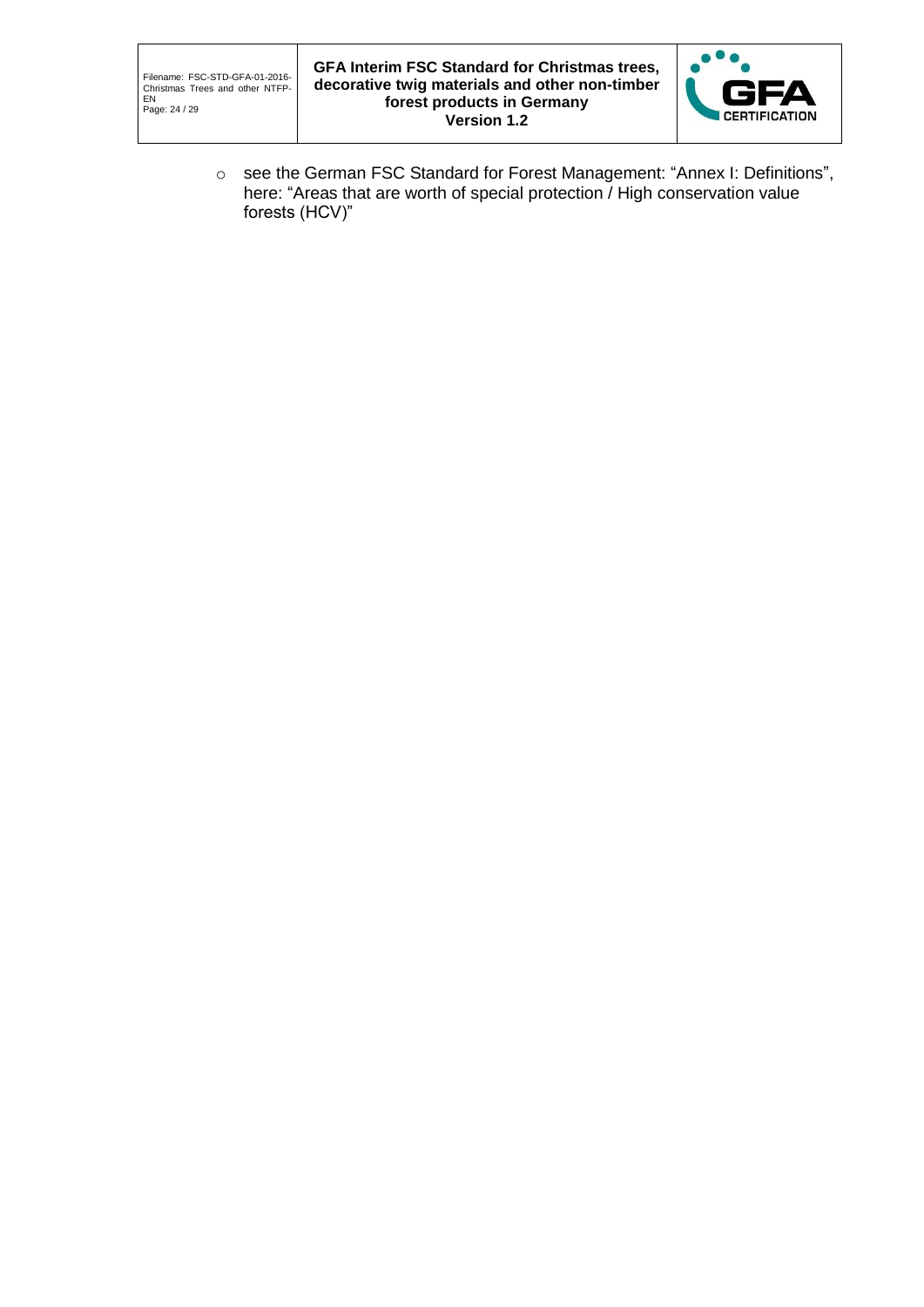Filename: FSC-STD-GFA-01-2016- Christmas Trees and other NTFP-EN Page: 25 / 29

**GFA Interim FSC Standard for Christmas trees, decorative twig materials and other non-timber forest products in Germany Version 1.2**



### **Checklist for training:**

For the production of Christmas trees and other NTFP, training shall be provided on the subjects or topics given below. If necessary, these subjects or topics shall be considered in the conceptualization of training programs.

|                                                                                     | Venison (wild game meat) and honey                                                                                                                                                                                                                                    | Christmas trees and decorative<br>twig materials                                                                                                                                                                                                                                                                                                                                                                          | Other NTFP                                                                                                                                                                                                                                                            |
|-------------------------------------------------------------------------------------|-----------------------------------------------------------------------------------------------------------------------------------------------------------------------------------------------------------------------------------------------------------------------|---------------------------------------------------------------------------------------------------------------------------------------------------------------------------------------------------------------------------------------------------------------------------------------------------------------------------------------------------------------------------------------------------------------------------|-----------------------------------------------------------------------------------------------------------------------------------------------------------------------------------------------------------------------------------------------------------------------|
| Legal foundations                                                                   | • Federal and State Laws on hunting<br>• Federal and State Laws<br>• If applicable: Laws and provisions that<br>apply to the production of food, as already<br>mentioned above                                                                                        | • Federal and State Forest Acts<br>• Legislation relevant for Nature<br>Conservation                                                                                                                                                                                                                                                                                                                                      | • Labour Protection Law<br>• Federal and State Forest Acts<br>• Legislation relevant for Nature<br>Conservation<br>• If applicable: Laws and provisions that<br>apply to the production of food, as<br>already mentioned above                                        |
| Workers' rights and labour<br>protection                                            | • Labour Protection Law<br>• Special safety and hygiene regulations,<br>according to Nationale<br>Lebensmittelhygiene-Verordnung (LMHV)<br>[act on hygiene in food production], and<br>Infektionsschutzgesetz (IfSG) [infection<br>protection law]<br>• HACCP concept | • Labour Protection Law<br>• Specific risk assessments and<br>risk analyses shall be regarded,<br>in particular if management<br>activities including the use of<br>brush-cutters, motor-chain<br>saws, mulchers, shredders,<br>special tractors for Christmas<br>tree plantations, stump grinders,<br>etc. are carried out. The same<br>applies to the utilization of<br>sheep in the regulation of<br>secondary growth. | • Labour Protection Law<br>• If applicable: Special safety and<br>hygiene regulations, according to<br>Nationale Lebensmittelhygiene-<br>Verordnung (LMHV) [act on hygiene in<br>food production], and<br>Infektionsschutzgesetz (IfSG)<br>[infection protection law] |
| Sustainable utilization and<br>prevention of negative<br>impacts on the environment | • Venison: Covered by a valid hunting<br>license.<br>• If necessary: Special instruction on the<br>use of lead-free ammunition.                                                                                                                                       | • Training in regard of the specific<br>regulations in this Standard with<br>respect to<br>. The handling of mineral<br>aggregates, peat, etc.<br>- Protection of water-<br>bodies / water protection                                                                                                                                                                                                                     | • Expertise in pest control<br>• Forest Protection and Forest Ecology<br>• Measures aiming at the protection and<br>maintenance of habitats<br>• Production of seeds and planting<br>material                                                                         |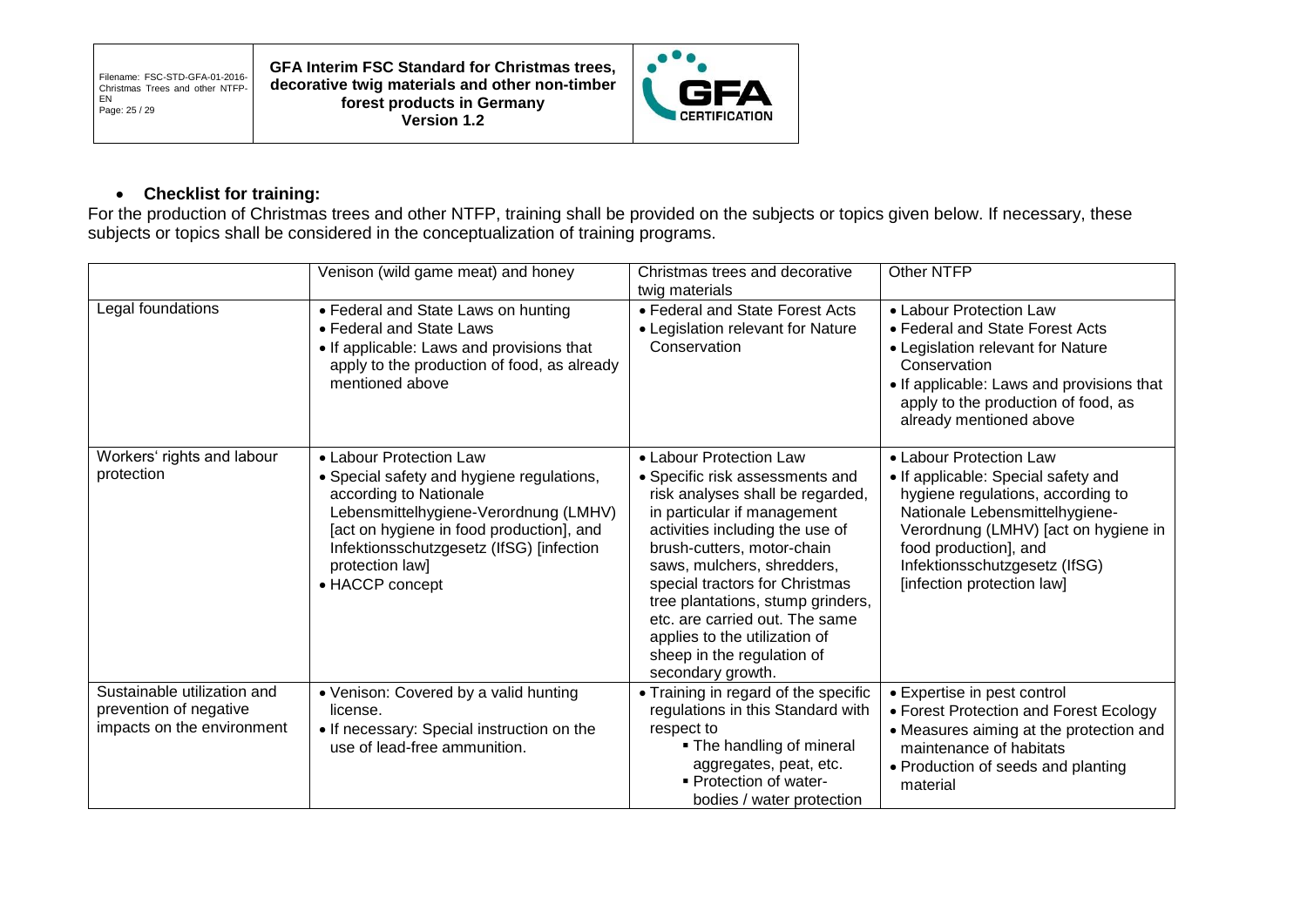| • Control of secondary<br>forest growth<br>• Choice of tree species<br>■ Fertilization (with green<br>manure)<br>• Expertise in pest control | • Training in regard of the specific<br>regulations in this Standard with<br>respect to<br>• the protection of water-bodies /<br>water protection<br>• control of secondary forest |
|----------------------------------------------------------------------------------------------------------------------------------------------|------------------------------------------------------------------------------------------------------------------------------------------------------------------------------------|
| • Forest Protection and                                                                                                                      | arowth                                                                                                                                                                             |
| Forest Ecology                                                                                                                               | • choice of tree species                                                                                                                                                           |

#### **Checklist for management and monitoring**

Contents of the Management Plan to be regarded specifically in the production of Christmas trees and other NTFP (supplementing the Checklist for Management and Monitoring of the German FSC Standard for Forest Management)

| Subject matter / scope<br>covered by the<br>regulation   | <b>Management tools</b><br>Examples (in written form only)                                                                                                                | <b>Monitoring (Examples for sources of</b><br>knowledge, or data, respectively)                                                                                                                                                                   | <b>Revision</b>                   |
|----------------------------------------------------------|---------------------------------------------------------------------------------------------------------------------------------------------------------------------------|---------------------------------------------------------------------------------------------------------------------------------------------------------------------------------------------------------------------------------------------------|-----------------------------------|
| Occupational safety;<br>Healthcare;<br>Personnel concept | • Risk analyses<br>• Training program, Training on occupational safety<br>(e.g. statutory accident insurance and prevention<br>association, chamber of agriculture, etc.) | • Accident and illness statistics for persons<br>employed in the field of NTFP production<br>• Training certificates for specific training<br>courses                                                                                             | • As required                     |
| Food hygiene                                             | • Definition and implementation of efficient monitoring<br>measures and safety regulations in the field of food<br>hygiene, according to the HACCP concept.               | • Evaluation of the HACCP concept:<br>• Critical control points<br>• Critical limits<br>• Sampling and analyses (e.g.<br>Trichinella examination)<br>• Documentation of honey production<br>(German: Honigbuch) and/or results of the<br>analyses | $\bullet$ At least once a<br>year |
| Qualification of staff working<br>in the forest          | • Personnel concept<br>• Contracts of employment and/or General Terms<br>and Conditions, e. g. for hired agricultural service<br>providers                                | • Tender documents, or contractor<br>agreements, respectively<br>• Appointed dates of (vocational) training<br>courses / motor-chain saw courses, etc.<br>• Acceptance certificates / inspection reports                                          | • At least once a<br>year         |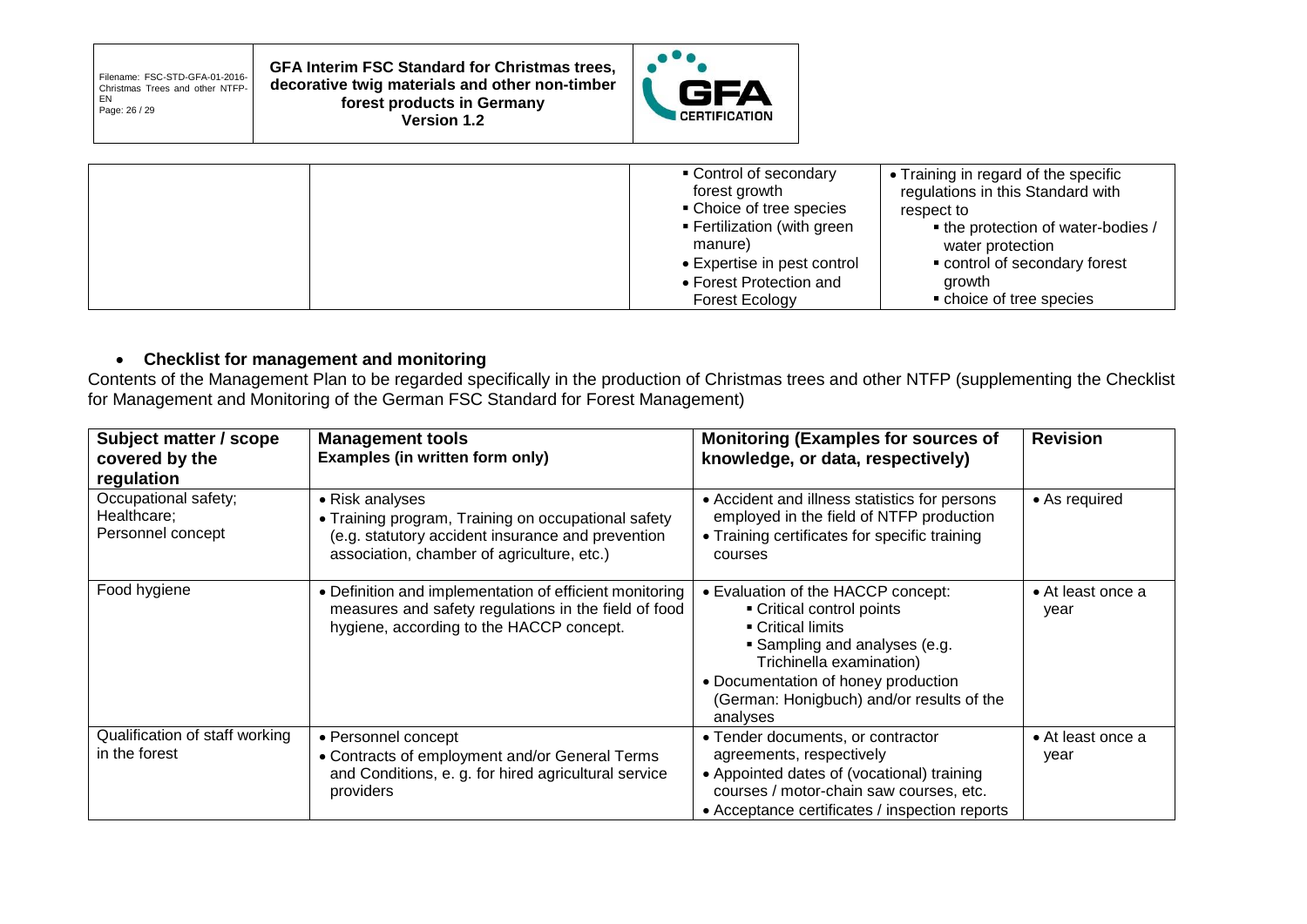| Filename: FSC-STD-GFA-01-2016-<br>Christmas Trees and other NTFP-<br>Page: 27 / 29 |
|------------------------------------------------------------------------------------|
|                                                                                    |

┑



|                                                                             | • Specific NTFP training programs or programs for<br>vocational training<br>• Training opportunities for non-commercial self-<br>employed contractors (e. g. motor-chain saw<br>training courses)                                                                                                                                   |                                                                                                                                                                                                                                                                                                                                       |                                                      |
|-----------------------------------------------------------------------------|-------------------------------------------------------------------------------------------------------------------------------------------------------------------------------------------------------------------------------------------------------------------------------------------------------------------------------------|---------------------------------------------------------------------------------------------------------------------------------------------------------------------------------------------------------------------------------------------------------------------------------------------------------------------------------------|------------------------------------------------------|
| Local population;<br>Information exchange; where<br>possible: Participation | • List of<br>• known customary rights<br>• known main collection sites of private<br><b>gatherers</b><br>sites of cultural interest<br>· local recreational facilities, rest areas<br>excluded from hunting<br>• List of stakeholders / interest groups                                                                             | Procedures and incidents that are<br>documented in-house, e. g. by means of<br>- entries in schedules / appointment<br>calendars<br>- written correspondence and E-Mails<br>- notes, agreements, etc.                                                                                                                                 | • As required                                        |
| Impacts of forest<br>management on the<br>environment                       | · Mid-term operational planning<br>• Other operational regulations regarding<br>implementation of nature conservation<br>requirements (e. g. of the Natura2000 Management<br>Plans)<br>• Hunting lease agreements and guidelines for guest<br>hunters (lead-free ammunition, hygiene regarding<br>the processing of wild game meat) | • Inventory data<br>• Various data bases of the individual<br>environmental administrations<br>• Monitoring carried out by the official and in<br>some cases non-official nature<br>conservation authorities, or other technical<br>authorities (e.g. for water)<br>• Natura2000 Management Plans and<br>landscape-planning documents | · Periodically, mid-<br>term operational<br>planning |
| Protection of water-bodies,<br>shore zones and the soil                     | • Guidelines for the provision of infrastructure<br>• Regulations regarding the establishment and<br>utilization of Christmas tree plantations<br>• Regulations concerning fertilization and application<br>of pesticides<br>• Work assignments / Contractor agreements /<br>General Terms and Conditions [German: AGBs]            | • Acceptance reports of forest management<br>activities<br>• Monitoring carried out by water protection<br>authorities                                                                                                                                                                                                                | · Periodically, mid-<br>term operational<br>planning |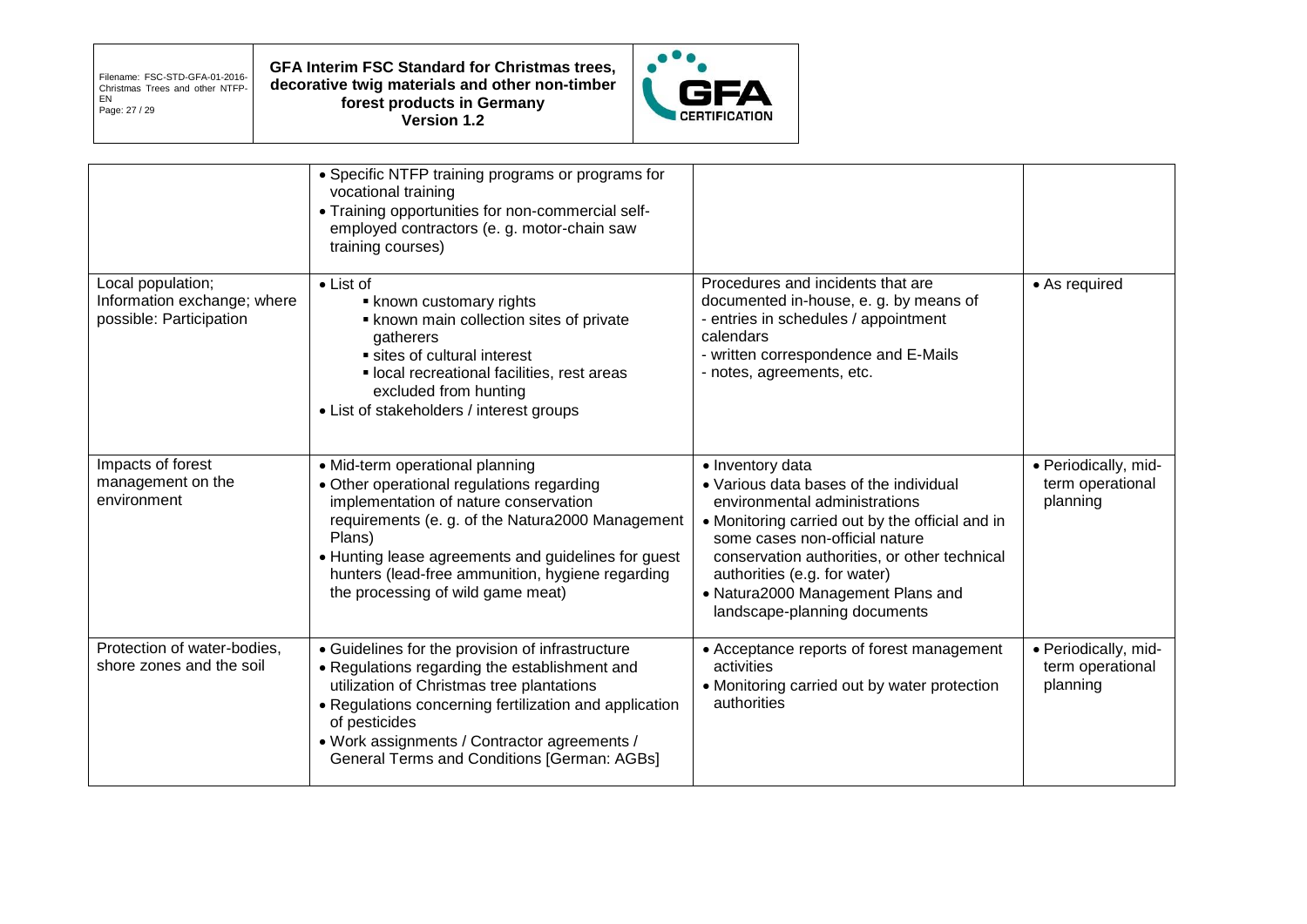| Filename: FSC-STD-GFA-01-2016-<br>Christmas Trees and other NTFP-<br>EN<br>Page: 28 / 29 | <b>GFA Interim FSC Standard for Christmas trees,</b><br>decorative twig materials and other non-timber<br>forest products in Germany<br><b>Version 1.2</b> | GFA<br><b>CERTIFICATION</b> |
|------------------------------------------------------------------------------------------|------------------------------------------------------------------------------------------------------------------------------------------------------------|-----------------------------|
|------------------------------------------------------------------------------------------|------------------------------------------------------------------------------------------------------------------------------------------------------------|-----------------------------|

| Sustainably utilizable<br>quantities of NTFP                                | • Mid-term and annual operational planning<br>• Silvicultural concepts and concepts for forest<br>development<br>• Regulations regarding sustainably utilizable<br>quantities of NTFP<br>• Concept for the management of wild game<br>populations and hunting plan | • Inventory data<br>• Comparisons of target volumes with actual<br>volumes during operation (sustainability<br>control lists, German:<br>"Nachhaltskontrolllisten")<br>• Inventory, mid-term operational planning<br>• Success of regeneration | · Periodically, mid-<br>term operational<br>planning |
|-----------------------------------------------------------------------------|--------------------------------------------------------------------------------------------------------------------------------------------------------------------------------------------------------------------------------------------------------------------|------------------------------------------------------------------------------------------------------------------------------------------------------------------------------------------------------------------------------------------------|------------------------------------------------------|
| Calamity prevention, or<br>concepts for procedures in<br>case of calamities | • Concepts for forest protection, in particular<br>regarding calamities caused by rodents and by<br>insects                                                                                                                                                        | • Inventory, mid-term operational planning<br>• If necessary, the forwarding of the inventory<br>date, due to a calamity                                                                                                                       | • As required                                        |
| Fertilization with green<br>manure                                          | • Fertilization concept                                                                                                                                                                                                                                            | • Records of implemented management<br>activities<br>• Inventory data                                                                                                                                                                          | • As required                                        |